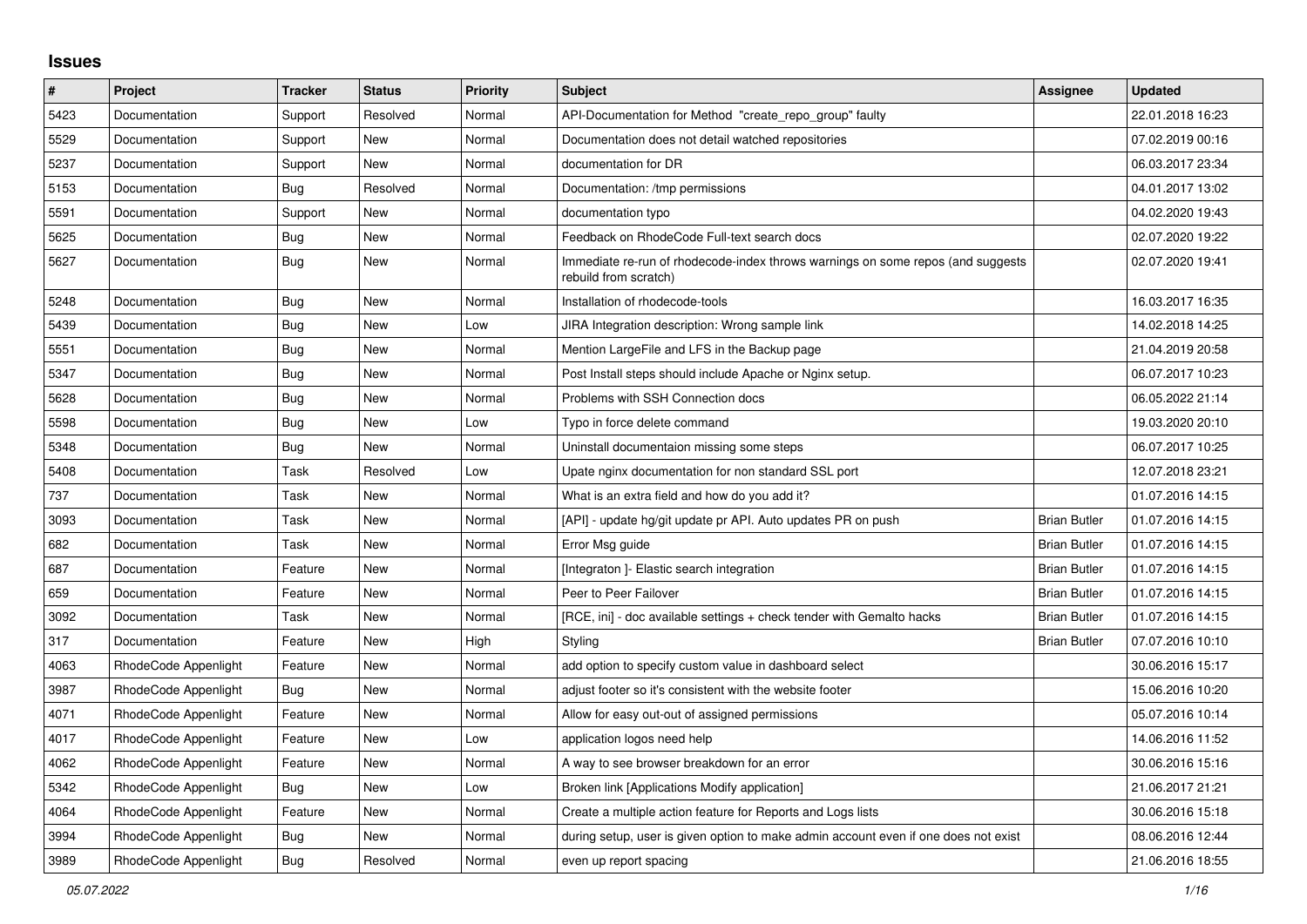| $\vert$ # | Project              | <b>Tracker</b> | <b>Status</b> | <b>Priority</b> | <b>Subject</b>                                                                                                    | <b>Assignee</b>     | <b>Updated</b>   |
|-----------|----------------------|----------------|---------------|-----------------|-------------------------------------------------------------------------------------------------------------------|---------------------|------------------|
| 4057      | RhodeCode Appenlight | Feature        | New           | Normal          | Negation option for search filter                                                                                 |                     | 30.06.2016 15:12 |
| 4056      | RhodeCode Appenlight | Feature        | New           | Normal          | Optionally allow to filter graphs per machine in dashboard                                                        |                     | 30.06.2016 15:12 |
| 4060      | RhodeCode Appenlight | Feature        | New           | Normal          | Replayable requests                                                                                               |                     | 30.06.2016 15:15 |
| 3991      | RhodeCode Appenlight | <b>Bug</b>     | Resolved      | Normal          | report logs need upper margin                                                                                     |                     | 21.06.2016 18:55 |
| 4220      | RhodeCode Appenlight | Feature        | New           | Low             | Search params allow sorting of result.                                                                            |                     | 06.09.2016 16:33 |
| 4059      | RhodeCode Appenlight | Feature        | New           | Normal          | Server Monitoring                                                                                                 |                     | 30.06.2016 15:15 |
| 3990      | RhodeCode Appenlight | Bug            | New           | Normal          | some dashboard builder buttons are up against fields                                                              |                     | 07.06.2016 12:01 |
| 3986      | RhodeCode Appenlight | Bug            | New           | Normal          | table headers should be left aligned                                                                              |                     | 07.06.2016 11:53 |
| 4061      | RhodeCode Appenlight | Feature        | New           | Normal          | Timezone for applications                                                                                         |                     | 30.06.2016 15:16 |
| 4052      | RhodeCode Appenlight | Task           | New           | Normal          | release fixes                                                                                                     | <b>Marcin Lulek</b> | 29.06.2016 12:14 |
| 5227      | RhodeCode CE/EE      | Bug            | New           | Normal          | 400 during a svn checkout, file with special chars                                                                |                     | 23.02.2017 17:43 |
| 4274      | RhodeCode CE/EE      | <b>Bug</b>     | Resolved      | Normal          | 500 error when push big objects                                                                                   |                     | 13.02.2017 19:53 |
| 5502      | RhodeCode CE/EE      | <b>Bug</b>     | Resolved      | High            | 500 error when using multiple custom branch permissions                                                           |                     | 07.12.2018 09:49 |
| 5639      | RhodeCode CE/EE      | Support        | New           | High            | 500 Internal Server Error   The server has either erred  after importing Database<br>from backup                  |                     | 22.11.2020 09:15 |
| 5550      | RhodeCode CE/EE      | Bug            | New           | Normal          | 500 Internal Server Error   The server has either erred or is incapable of performing<br>the requested operation. |                     | 18.04.2019 17:12 |
| 5218      | RhodeCode CE/EE      | <b>Bug</b>     | New           | Normal          | 500 when forking repository, when using special chars in password.                                                |                     | 19.02.2017 21:46 |
| 5536      | RhodeCode CE/EE      | Feature        | Resolved      | Low             | Ability to disable server-side SSH key generation                                                                 |                     | 28.02.2019 13:52 |
| 5289      | RhodeCode CE/EE      | Feature        | New           | High            | Ability to Upload/Replace a file using the UI                                                                     |                     | 22.09.2017 10:29 |
| 1457      | RhodeCode CE/EE      | Feature        | New           | Normal          | add allow permissions inheritance on repo groups                                                                  |                     | 22.09.2017 10:27 |
| 5404      | RhodeCode CE/EE      | Task           | New           | Normal          | Add an option to detach review rules when deleting an user                                                        |                     | 22.11.2017 11:23 |
| 3978      | RhodeCode CE/EE      | Feature        | New           | Normal          | Add bug tracker                                                                                                   |                     | 05.06.2016 21:20 |
| 3980      | RhodeCode CE/EE      | Feature        | New           | Normal          | Add CI engine                                                                                                     |                     | 05.06.2016 21:32 |
| 3981      | RhodeCode CE/EE      | Feature        | Resolved      | Normal          | Add cloud hosting like Gitlab, GitHub                                                                             |                     | 02.03.2020 09:14 |
| 5638      | RhodeCode CE/EE      | Feature        | New           | Normal          | Add "Copy full url path" button                                                                                   |                     | 05.02.2021 20:23 |
| 4191      | RhodeCode CE/EE      | Feature        | New           | Normal          | Add custom Image logo option to header                                                                            |                     | 22.08.2016 14:49 |
| 4182      | RhodeCode CE/EE      | Feature        | New           | Normal          | add direct link from notification to corresponding PR                                                             |                     | 19.08.2016 12:35 |
| 5641      | RhodeCode CE/EE      | Feature        | New           | Normal          | "Add draft" / (x) button usability                                                                                |                     | 30.11.2020 20:53 |
| 5611      | RhodeCode CE/EE      | Feature        | Resolved      | Normal          | Add information "is the pull request up to date?" in the PR page                                                  |                     | 03.10.2021 23:24 |
| 3979      | RhodeCode CE/EE      | Feature        | New           | Normal          | Add kanban board                                                                                                  |                     | 05.06.2016 21:20 |
| 5537      | RhodeCode CE/EE      | Task           | Resolved      | Normal          | Add owner to create_pull_request API                                                                              |                     | 28.02.2019 13:52 |
| 5405      | RhodeCode CE/EE      | <b>Bug</b>     | New           | Normal          | Add repository from UI leads to HTTP/404                                                                          |                     | 28.11.2017 11:39 |
| 3999      | RhodeCode CE/EE      | Feature        | Resolved      | Normal          | Add `send account information` to user creation page                                                              |                     | 28.06.2016 15:22 |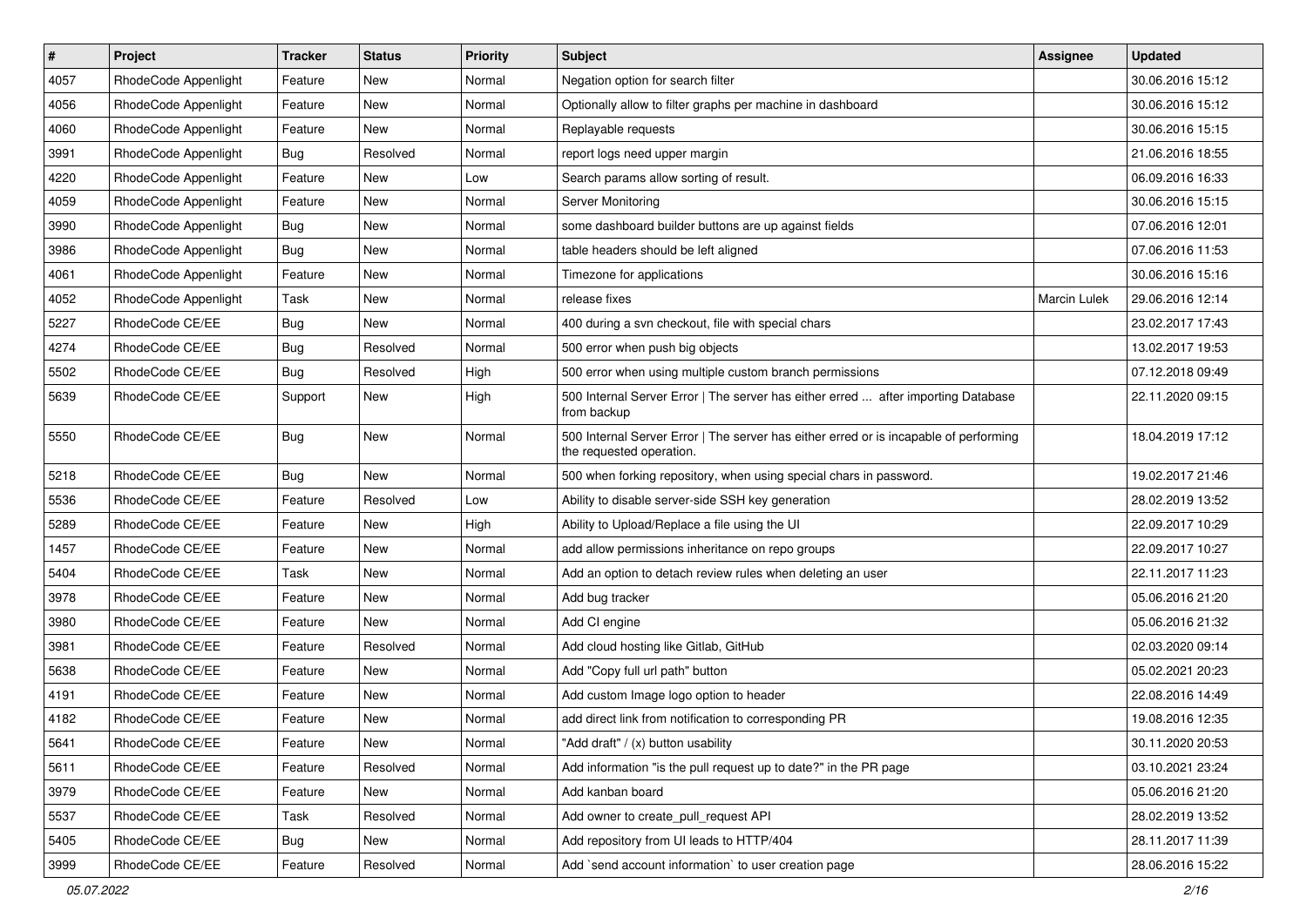| $\pmb{\#}$ | <b>Project</b>  | <b>Tracker</b> | <b>Status</b> | <b>Priority</b> | Subject                                                                                                                                                                              | Assignee | <b>Updated</b>   |
|------------|-----------------|----------------|---------------|-----------------|--------------------------------------------------------------------------------------------------------------------------------------------------------------------------------------|----------|------------------|
| 5229       | RhodeCode CE/EE | Task           | Resolved      | Normal          | add support for https://clipboardjs.com/                                                                                                                                             |          | 21.01.2020 02:19 |
| 5225       | RhodeCode CE/EE | Task           | Resolved      | Normal          | add tag of author/contribitor to comments                                                                                                                                            |          | 11.05.2017 11:10 |
| 5410       | RhodeCode CE/EE | Bug            | <b>New</b>    | Normal          | After converting to CE, we get the following error when trying to view some repos in<br>the UI: "UnicodeDecodeError: 'ascii' codec can't decode byte" (full error in<br>Description) |          | 25.01.2018 20:45 |
| 5556       | RhodeCode CE/EE | Bug            | <b>New</b>    | Normal          | After upgrade RhodeCode Enterprise, pull request via API adds repo owner as<br>default reviewer                                                                                      |          | 01.01.2020 13:09 |
| 5617       | RhodeCode CE/EE | Feature        | New           | Normal          | Allow PRs to non-head bookmarks                                                                                                                                                      |          | 20.05.2020 12:25 |
| 3364       | RhodeCode CE/EE | Support        | New           | High            | Allow Specifying the Commit Message for Pull Request Merges                                                                                                                          |          | 17.04.2018 21:51 |
| 3373       | RhodeCode CE/EE | Feature        | <b>New</b>    | Normal          | Allow to create Bookmarks and Branches from UI                                                                                                                                       |          | 05.04.2016 09:21 |
| 4290       | RhodeCode CE/EE | Task           | New           | Normal          | Allow to transplant the review status to merged commits                                                                                                                              |          | 17.04.2018 21:50 |
| 3260       | RhodeCode CE/EE | Task           | <b>New</b>    | Normal          | api: expose get_repo_node method                                                                                                                                                     |          | 17.03.2016 12:56 |
| 5527       | RhodeCode CE/EE | Support        | New           | Normal          | API: expose human readable failure reason                                                                                                                                            |          | 30.01.2019 17:43 |
| 4677       | RhodeCode CE/EE | Support        | Resolved      | High            | API get repo refs not working?                                                                                                                                                       |          | 19.12.2016 11:46 |
| 5201       | RhodeCode CE/EE | Task           | Resolved      | Normal          | API: implement describe-methods                                                                                                                                                      |          | 13.02.2017 15:57 |
| 4301       | RhodeCode CE/EE | Feature        | <b>New</b>    | Normal          | [API] toggle force password reset in api for Idap users                                                                                                                              |          | 28.10.2016 15:43 |
| 5510       | RhodeCode CE/EE | Bug            | <b>New</b>    | High            | AssertionError: unexpected parameters: user agent & hook type                                                                                                                        |          | 31.07.2021 11:14 |
| 3334       | RhodeCode CE/EE | Bug            | <b>New</b>    | Normal          | Attempt to edit .coveragerc through the online file editor                                                                                                                           |          | 17.03.2016 13:49 |
| 5321       | RhodeCode CE/EE | Feature        | Resolved      | Normal          | Audit logs                                                                                                                                                                           |          | 21.06.2017 12:49 |
| 3362       | RhodeCode CE/EE | Task           | New           | Normal          | auth-plugins, indicate visually that plugin is turned on but NOT enabled                                                                                                             |          | 22.03.2016 19:03 |
| 4252       | RhodeCode CE/EE | Support        | <b>New</b>    | Normal          | Backup & Recovery                                                                                                                                                                    |          | 07.10.2016 19:47 |
| 4272       | RhodeCode CE/EE | Feature        | <b>New</b>    | Normal          | Better SPAM protection                                                                                                                                                               |          | 12.10.2016 11:14 |
| 4044       | RhodeCode CE/EE | Feature        | Resolved      | Normal          | <b>Branch permissions</b>                                                                                                                                                            |          | 30.08.2018 09:48 |
| 2882       | RhodeCode CE/EE | Feature        | New           | Normal          | Bulk comment submit                                                                                                                                                                  |          | 17.03.2016 17:50 |
| 4666       | RhodeCode CE/EE | Task           | Resolved      | Normal          | Bump git and mercurial to latest versions                                                                                                                                            |          | 02.12.2016 19:01 |
| 2944       | RhodeCode CE/EE | Task           | <b>New</b>    | Normal          | Bump gunicorn to 19.4 version                                                                                                                                                        |          | 17.03.2016 12:58 |
| 5184       | RhodeCode CE/EE | Task           | Resolved      | Normal          | bump pyramid to 1.7.X                                                                                                                                                                |          | 06.02.2017 21:50 |
| 4283       | RhodeCode CE/EE | Task           | Resolved      | Normal          | bump whoosh to 2.7.4 release                                                                                                                                                         |          | 13.12.2016 21:08 |
| 5504       | RhodeCode CE/EE | Feature        | New           | Normal          | Buttons to copy commit hash and to expand the commit message in the repo<br>summary view                                                                                             |          | 26.10.2018 00:59 |
| 5524       | RhodeCode CE/EE | <b>Bug</b>     | New           | High            | Cannot log into RhodeCode anymore                                                                                                                                                    |          | 15.01.2019 17:08 |
| 5605       | RhodeCode CE/EE | Bug            | Resolved      | Normal          | Cannot set subversion compatibility to 1.10                                                                                                                                          |          | 30.03.2020 17:27 |
| 3239       | RhodeCode CE/EE | Task           | Resolved      | Normal          | Catch all route for repo page or repo group page is always executing checks for<br>every page                                                                                        |          | 21.04.2016 11:30 |
| 4163       | RhodeCode CE/EE | Task           | New           | Normal          | [ce, ee] celery refactor + upgrade                                                                                                                                                   |          | 15.08.2016 12:32 |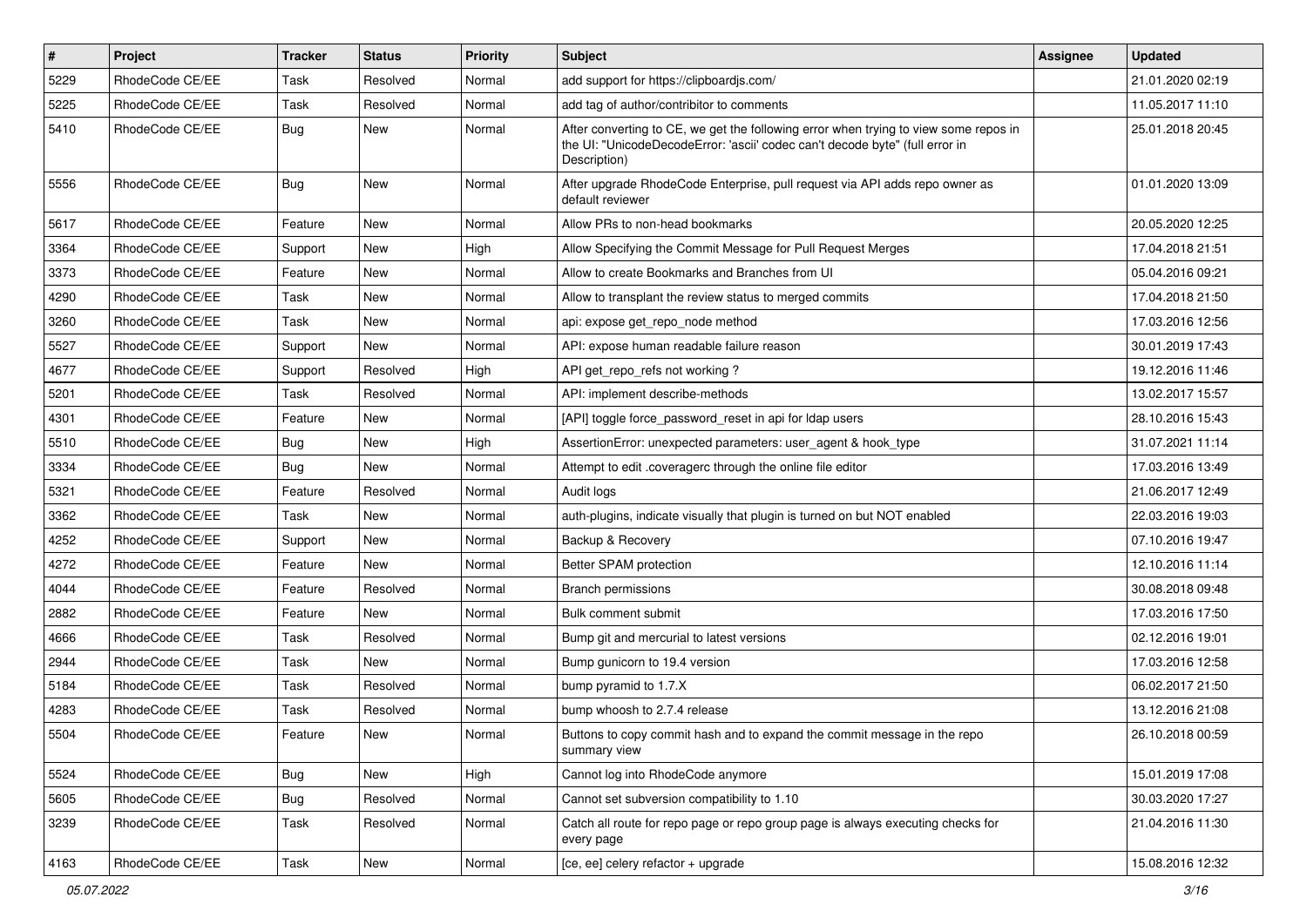| #    | Project         | <b>Tracker</b> | <b>Status</b> | Priority | <b>Subject</b>                                                                                        | <b>Assignee</b> | <b>Updated</b>   |
|------|-----------------|----------------|---------------|----------|-------------------------------------------------------------------------------------------------------|-----------------|------------------|
| 4040 | RhodeCode CE/EE | Bug            | New           | Low      | [ce, ee] logout when logged out causes 403 Cross-site request forgery detected                        |                 | 23.06.2016 13:40 |
| 4192 | RhodeCode CE/EE | Feature        | Resolved      | Normal   | [ce, ee] slack/hipchat integrations group commits by branch pushed                                    |                 | 09.09.2016 19:01 |
| 4154 | RhodeCode CE/EE | Bug            | New           | Low      | [ce, ee] user register via github captcha                                                             |                 | 05.08.2016 22:51 |
| 3963 | RhodeCode CE/EE | Bug            | New           | Normal   | [ce] Getting a newly added repo via remap/rescan via api gives no data                                |                 | 27.05.2016 05:02 |
| 4166 | RhodeCode CE/EE | <b>Bug</b>     | Resolved      | Urgent   | [ce] Rhodecode crashing after MySQL error                                                             |                 | 23.08.2016 23:35 |
| 3956 | RhodeCode CE/EE | Bug            | New           | Normal   | [ce] - svn commit with all 'None' properties (author, message, etc.)                                  |                 | 23.05.2016 17:22 |
| 5600 | RhodeCode CE/EE | Feature        | New           | Normal   | Change default repository landing page                                                                |                 | 27.01.2021 01:04 |
| 5609 | RhodeCode CE/EE | Support        | Resolved      | Normal   | Change git diff algorithm                                                                             |                 | 31.03.2020 22:08 |
| 5187 | RhodeCode CE/EE | Feature        | Resolved      | Normal   | changelog dynamic loading of commits                                                                  |                 | 12.06.2018 12:31 |
| 5490 | RhodeCode CE/EE | Bug            | Resolved      | Normal   | Changes to repo group permissions via API are not audit logged                                        |                 | 28.02.2019 13:52 |
| 5461 | RhodeCode CE/EE | <b>Bug</b>     | Resolved      | Normal   | Changes to user group permissions via API are not audit logged                                        |                 | 30.08.2018 09:47 |
| 5631 | RhodeCode CE/EE | Feature        | New           | Normal   | Change target of PR                                                                                   |                 | 31.07.2020 17:05 |
| 5482 | RhodeCode CE/EE | Bug            | Resolved      | Normal   | Changing a repo's 'Remote pull uri' in its Settings fails with 'No repo type specified'               |                 | 31.10.2018 08:37 |
| 5560 | RhodeCode CE/EE | Bug            | Resolved      | High     | Check all permission API function to flush caches for auth_perms                                      |                 | 08.06.2021 23:56 |
| 5468 | RhodeCode CE/EE | Support        | <b>New</b>    | Normal   | Check logic for updating last commit for repository groups                                            |                 | 30.08.2018 09:47 |
| 4140 | RhodeCode CE/EE | Task           | Resolved      | Normal   | Check middleware chain status, and Verify that special middleware is catching<br>exceptions correctly |                 | 23.08.2016 12:13 |
| 1404 | RhodeCode CE/EE | Bug            | Resolved      | Normal   | clone of really huge git repo (4gb) causes pyro to explode                                            |                 | 07.02.2017 14:52 |
| 5637 | RhodeCode CE/EE | Feature        | New           | Normal   | Clone URL templates - add per repository/namespace                                                    |                 | 29.10.2020 09:38 |
| 5603 | RhodeCode CE/EE | Feature        | Resolved      | Normal   | Code search - highlight matching search terms                                                         |                 | 30.03.2020 11:16 |
| 5654 | RhodeCode CE/EE | Bug            | New           | Normal   | Comment formatting broken when containing @ in a code block                                           |                 | 24.02.2021 12:10 |
| 148  | RhodeCode CE/EE | Feature        | New           | Normal   | [comments] Add per file and multiline comments in a changeset                                         |                 | 25.05.2016 10:20 |
| 5273 | RhodeCode CE/EE | Feature        | New           | Normal   | Comment status                                                                                        |                 | 07.04.2017 13:10 |
| 5371 | RhodeCode CE/EE | Bug            | New           | Normal   | Comment times in Pull Requests are off by 1 day                                                       |                 | 10.04.2018 15:11 |
| 5558 | RhodeCode CE/EE | Bug            | Resolved      | Low      | Commit compare window covers text                                                                     |                 | 08.07.2019 18:12 |
| 4222 | RhodeCode CE/EE | Feature        | <b>New</b>    | Normal   | Configurable detection of READMEs                                                                     |                 | 09.09.2016 10:05 |
| 5557 | RhodeCode CE/EE | Bug            | Resolved      | Normal   | Consider removing slashes from the RSS feed names                                                     |                 | 31.10.2019 19:54 |
| 5612 | RhodeCode CE/EE | Bug            | New           | Low      | CPU cores getting maxed out by VCSServer on Repository Size request                                   |                 | 03.10.2021 23:25 |
| 5462 | RhodeCode CE/EE | <b>Bug</b>     | New           | Normal   | create_repo api fails with celery enabled                                                             |                 | 10.07.2018 17:49 |
| 5623 | RhodeCode CE/EE | Bug            | Resolved      | Normal   | Credentials for remote repository URL leaking in Repository Header                                    |                 | 22.07.2020 00:47 |
| 5594 | RhodeCode CE/EE | <b>Bug</b>     | Resolved      | Normal   | Credentials in Repository Settings for Pull requests are exposed                                      |                 | 28.05.2020 20:25 |
| 5496 | RhodeCode CE/EE | Support        | New           | Normal   | database migration 4.11.6 mysql to 4.12.4 postgres                                                    |                 | 27.08.2018 21:17 |
| 5679 | RhodeCode CE/EE | <b>Bug</b>     | New           | Normal   | Data directory continues to grow until it fills disk partition                                        |                 | 25.04.2022 11:42 |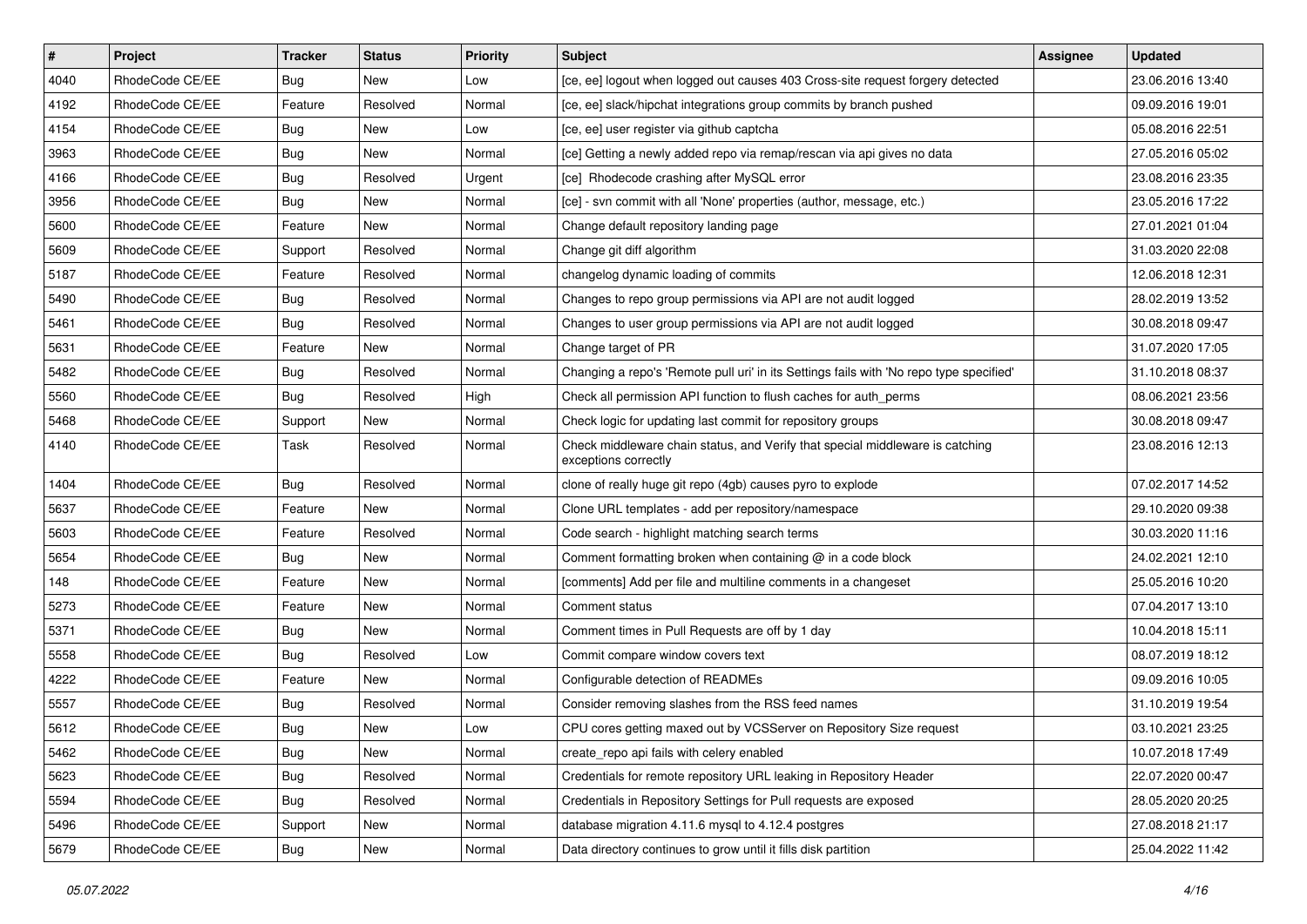| $\vert$ # | Project         | <b>Tracker</b> | <b>Status</b> | <b>Priority</b> | <b>Subject</b>                                                                                                     | <b>Assignee</b> | <b>Updated</b>   |
|-----------|-----------------|----------------|---------------|-----------------|--------------------------------------------------------------------------------------------------------------------|-----------------|------------------|
| 5601      | RhodeCode CE/EE | Feature        | Resolved      | Normal          | Default navigation should be by branch name not commit id                                                          |                 | 04.06.2020 23:51 |
| 2744      | RhodeCode CE/EE | Task           | Resolved      | Normal          | Deprecating Internet Explorer                                                                                      |                 | 06.07.2016 12:04 |
| 3440      | RhodeCode CE/EE | Feature        | New           | Normal          | [design, ux] mock-up user interface for adding a branch/bookmark                                                   |                 | 05.04.2016 09:21 |
| 5629      | RhodeCode CE/EE | <b>Bug</b>     | New           | Normal          | Diff truncated on small files                                                                                      |                 | 21.07.2020 08:58 |
| 4669      | RhodeCode CE/EE | Task           | New           | Normal          | disable pytest sugar on nix-build                                                                                  |                 | 01.12.2016 12:52 |
| 4675      | RhodeCode CE/EE | <b>Bug</b>     | Resolved      | Normal          | Disk free inodes are displayed incorrectly                                                                         |                 | 13.12.2016 22:41 |
| 3382      | RhodeCode CE/EE | Bug            | New           | Normal          | download superrepo with subrepos                                                                                   |                 | 25.03.2016 01:30 |
| 3351      | RhodeCode CE/EE | <b>Bug</b>     | New           | Normal          | Duplicate IP whitelist entry shows error flash                                                                     |                 | 21.03.2016 15:54 |
| 4116      | RhodeCode CE/EE | <b>Bug</b>     | New           | High            | [ee] Starting EE or running paster commands like setup-rhodecode does not work<br>without setting LC_ALL properly. |                 | 18.08.2016 21:03 |
| 5469      | RhodeCode CE/EE | Feature        | Resolved      | Normal          | elastisearch > 2.x not supported?                                                                                  |                 | 21.01.2020 02:19 |
| 5381      | RhodeCode CE/EE | <b>Bug</b>     | Resolved      | Normal          | Email integration changeset links invalid                                                                          |                 | 06.09.2017 12:29 |
| 5530      | RhodeCode CE/EE | <b>Bug</b>     | Resolved      | Normal          | Email integration has incorrect url                                                                                |                 | 09.02.2019 10:33 |
| 5304      | RhodeCode CE/EE | <b>Bug</b>     | Resolved      | Normal          | Email template not correct                                                                                         |                 | 31.10.2018 08:36 |
| 5528      | RhodeCode CE/EE | <b>Bug</b>     | Resolved      | High            | Empty Unicode file causes the PR to return HTTP 500                                                                |                 | 28.02.2019 13:52 |
| 5265      | RhodeCode CE/EE | Task           | Resolved      | Normal          | Enable phases support                                                                                              |                 | 11.05.2017 11:10 |
| 4266      | RhodeCode CE/EE | <b>Bug</b>     | Resolved      | Normal          | Error 500 on integrations page after setting up Webhook                                                            |                 | 17.10.2016 15:35 |
| 5567      | RhodeCode CE/EE | Bug            | Resolved      | High            | Error after PR was updated                                                                                         |                 | 20.01.2020 10:04 |
| 5499      | RhodeCode CE/EE | Support        | <b>New</b>    | Normal          | ERROR [celery.worker.consumer.consumer] consumer: Cannot connect                                                   |                 | 11.09.2018 08:39 |
| 4206      | RhodeCode CE/EE | Bug            | Resolved      | High            | Error creating SVN groups                                                                                          |                 | 15.09.2016 13:24 |
| 5656      | RhodeCode CE/EE | <b>Bug</b>     | Resolved      | Normal          | Error for branch permission page                                                                                   |                 | 30.04.2021 08:53 |
| 5657      | RhodeCode CE/EE | <b>Bug</b>     | New           | Normal          | Error in maintenance page                                                                                          |                 | 30.03.2021 15:09 |
| 5376      | RhodeCode CE/EE | <b>Bug</b>     | Resolved      | Normal          | error: pretxnchangegroup.acl hook failed: acl: user "" denied on branch "default"                                  |                 | 16.08.2017 19:45 |
| 5444      | RhodeCode CE/EE | Bug            | Resolved      | Normal          | Error while creating a pull request on a Mercurial repository                                                      |                 | 17.04.2018 22:29 |
| 5546      | RhodeCode CE/EE | Support        | Resolved      | Normal          | experiments with mercurial 4.9                                                                                     |                 | 26.03.2019 09:23 |
| 3486      | RhodeCode CE/EE | Feature        | New           | Normal          | expose origin of permission in perm dict for users                                                                 |                 | 06.06.2016 10:54 |
| 3472      | RhodeCode CE/EE | Feature        | New           | Normal          | Expose unified hooks that can be used in SSH backend                                                               |                 | 14.04.2016 17:54 |
| 3377      | RhodeCode CE/EE | Task           | New           | Normal          | extra fields types extensions                                                                                      |                 | 24.03.2016 15:23 |
| 5503      | RhodeCode CE/EE | Support        | New           | Normal          | failed to upgrade to 4.13.3                                                                                        |                 | 06.11.2018 18:28 |
| 5613      | RhodeCode CE/EE | Feature        | New           | Low             | Feature Request: Issue tracker link in new tab/window                                                              |                 | 03.10.2021 23:25 |
| 4045      | RhodeCode CE/EE | Task           | New           | Normal          | File permissions                                                                                                   |                 | 17.04.2018 21:49 |
| 4109      | RhodeCode CE/EE | <b>Bug</b>     | New           | Normal          | [files] The "switch to commit" widget is broken after using browser back button                                    |                 | 17.04.2018 21:50 |
| 5575      | RhodeCode CE/EE | <b>Bug</b>     | Resolved      | Low             | Filtering username containing '-' does not work in Admin audit log panel                                           |                 | 20.01.2020 10:04 |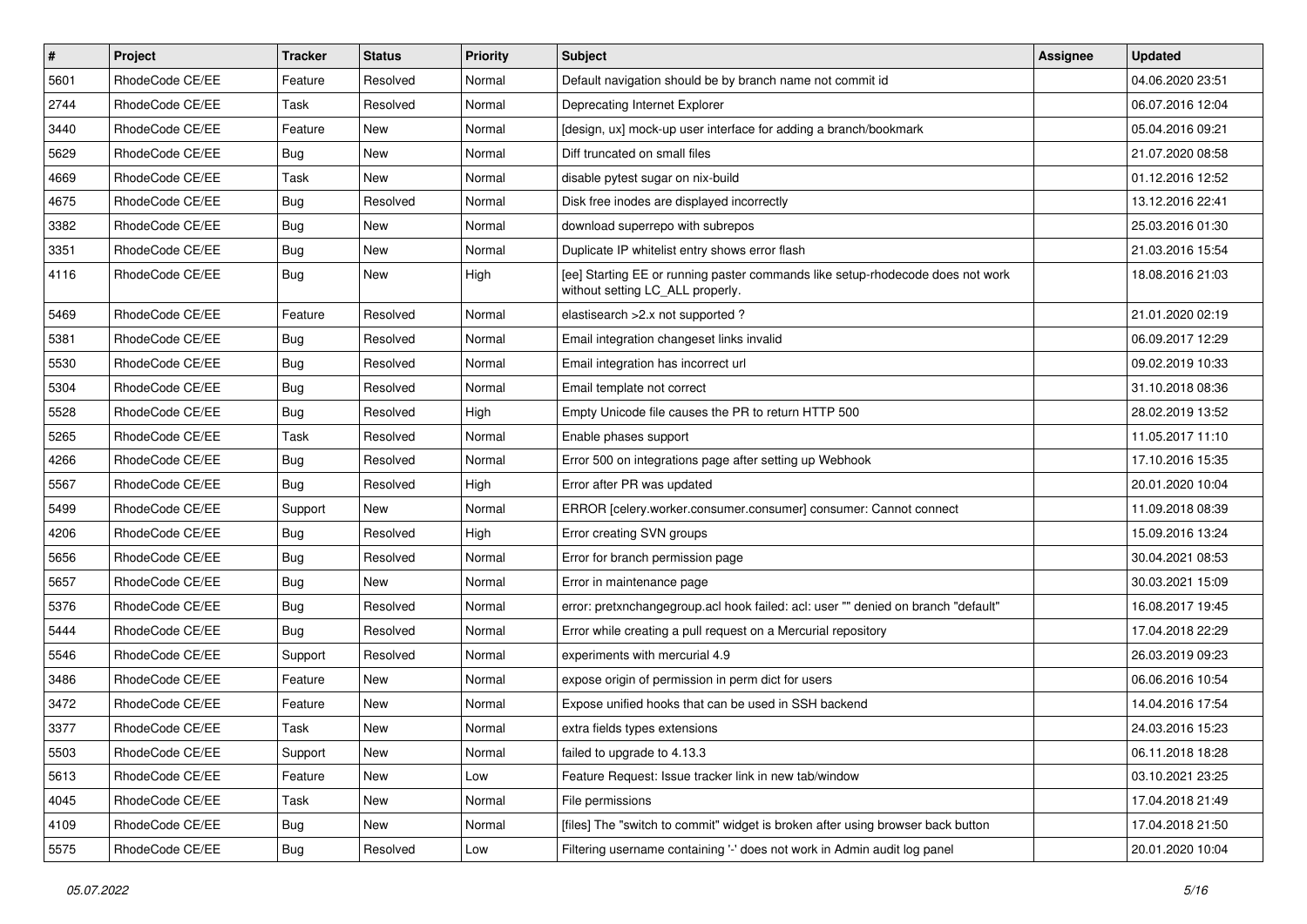| $\vert$ # | Project         | <b>Tracker</b> | <b>Status</b> | <b>Priority</b> | <b>Subject</b>                                                                          | <b>Assignee</b> | <b>Updated</b>   |
|-----------|-----------------|----------------|---------------|-----------------|-----------------------------------------------------------------------------------------|-----------------|------------------|
| 5213      | RhodeCode CE/EE | Bug            | Resolved      | Normal          | Fixing Apache Proxy timeout issues                                                      |                 | 14.02.2017 09:44 |
| 5662      | RhodeCode CE/EE | Bug            | <b>New</b>    | Normal          | Full text search not working due to crash in whoosh                                     |                 | 07.06.2022 08:31 |
| 5618      | RhodeCode CE/EE | Support        | <b>New</b>    | Normal          | Getting HTTP 502 Bad Gateway when trying to push (or clone) on a slow network           |                 | 27.05.2020 21:56 |
| 5513      | RhodeCode CE/EE | Bug            | Resolved      | High            | Gist: GitHub flavoured markdown gist creation fails                                     |                 | 07.07.2019 22:21 |
| 5489      | RhodeCode CE/EE | <b>Bug</b>     | Resolved      | High            | grant_user_permission_to_repo_group API call fails to set permissions on child<br>repos |                 | 11.07.2018 09:57 |
| 5595      | RhodeCode CE/EE | Feature        | New           | Normal          | Group code review mail notification                                                     |                 | 03.03.2020 10:17 |
| 5574      | RhodeCode CE/EE | Feature        | Resolved      | Normal          | hg: Information for external hooks                                                      |                 | 30.07.2020 15:40 |
| 5497      | RhodeCode CE/EE | Support        | <b>New</b>    | Normal          | hg push hangs                                                                           |                 | 30.08.2018 22:15 |
| 5375      | RhodeCode CE/EE | Support        | Resolved      | Normal          | How do I configure "Go to" to just search repository names?                             |                 | 16.08.2017 18:00 |
| 5500      | RhodeCode CE/EE | Bug            | New           | Normal          | How to enable/set "RC_SKIP_HOOKS" to disable svn hooks?                                 |                 | 02.10.2018 07:45 |
| 5554      | RhodeCode CE/EE | Support        | Resolved      | Normal          | How to increase number of commits shown in pagination on dashboard and<br>changelog     |                 | 21.01.2020 02:08 |
| 5255      | RhodeCode CE/EE | Support        | <b>New</b>    | Normal          | I can't access issues created by me from mail                                           |                 | 04.04.2017 11:28 |
| 5680      | RhodeCode CE/EE | Bug            | New           | High            | Inconsistent timezone display                                                           |                 | 20.04.2022 14:15 |
| 5630      | RhodeCode CE/EE | <b>Bug</b>     | <b>New</b>    | Normal          | Inline comments do not follow the line of code                                          |                 | 21.07.2020 11:25 |
| 5406      | RhodeCode CE/EE | <b>Bug</b>     | <b>New</b>    | Normal          | <b>Installer Fails</b>                                                                  |                 | 01.12.2017 11:52 |
| 4285      | RhodeCode CE/EE | <b>Bug</b>     | <b>New</b>    | Normal          | Intermittent error while trying to create or fork a repository                          |                 | 17.10.2016 22:42 |
| 5457      | RhodeCode CE/EE | Bug            | Resolved      | Normal          | Internal server error on full-text search settings page with Elasticsearch              |                 | 16.04.2018 09:08 |
| 5538      | RhodeCode CE/EE | Bug            | New           | Normal          | internal server error (UnicodeDecodeError) during rhodecode-index request               |                 | 20.02.2019 14:43 |
| 5200      | RhodeCode CE/EE | <b>Task</b>    | <b>New</b>    | Normal          | investigate search improvements                                                         |                 | 16.12.2019 16:04 |
| 5399      | RhodeCode CE/EE | Bug            | In Progress   | High            | Issues with Git LFS integration                                                         |                 | 07.07.2019 22:21 |
| 4306      | RhodeCode CE/EE | Bug            | Resolved      | Normal          | Issue to push file with character # on a SVN                                            |                 | 03.04.2017 16:44 |
| 5379      | RhodeCode CE/EE | Bug            | Resolved      | Normal          | Journal RSS feed errors                                                                 |                 | 01.09.2017 16:40 |
| 5643      | RhodeCode CE/EE | Feature        | Resolved      | Low             | jump to bottom of review                                                                |                 | 30.04.2021 08:53 |
| 5256      | RhodeCode CE/EE | Feature        | New           | Normal          | Last repository access time.                                                            |                 | 23.03.2017 16:34 |
| 3332      | RhodeCode CE/EE | Support        | New           | Normal          | LDAP settings page: Add button "test connection"                                        |                 | 17.03.2016 10:23 |
| 5495      | RhodeCode CE/EE | Support        | New           | Normal          | Idap to crowd users_groups sync source                                                  |                 | 10.09.2018 22:09 |
| 5621      | RhodeCode CE/EE | Bug            | Resolved      | Urgent          | $LDAP + User Groups authentication playing not working after upgrade to 4.19.x$         |                 | 15.06.2020 17:56 |
| 5297      | RhodeCode CE/EE | Bug            | Resolved      | Normal          | Locale fails on a SuSE system                                                           |                 | 31.10.2018 08:36 |
| 5434      | RhodeCode CE/EE | Bug            | Resolved      | Immediate       | Locale problem                                                                          |                 | 01.10.2021 09:51 |
| 5682      | RhodeCode CE/EE | <b>Bug</b>     | New           | Normal          | Login Page stuck until page is refreshed                                                |                 | 30.06.2022 20:31 |
| 2817      | RhodeCode CE/EE | Feature        | Resolved      | Normal          | Make largefiles downloadable from the interface                                         |                 | 27.03.2017 14:04 |
| 5555      | RhodeCode CE/EE | Bug            | Resolved      | Normal          | Making Repository Public does not update the Default User Permissions                   |                 | 28.05.2020 20:26 |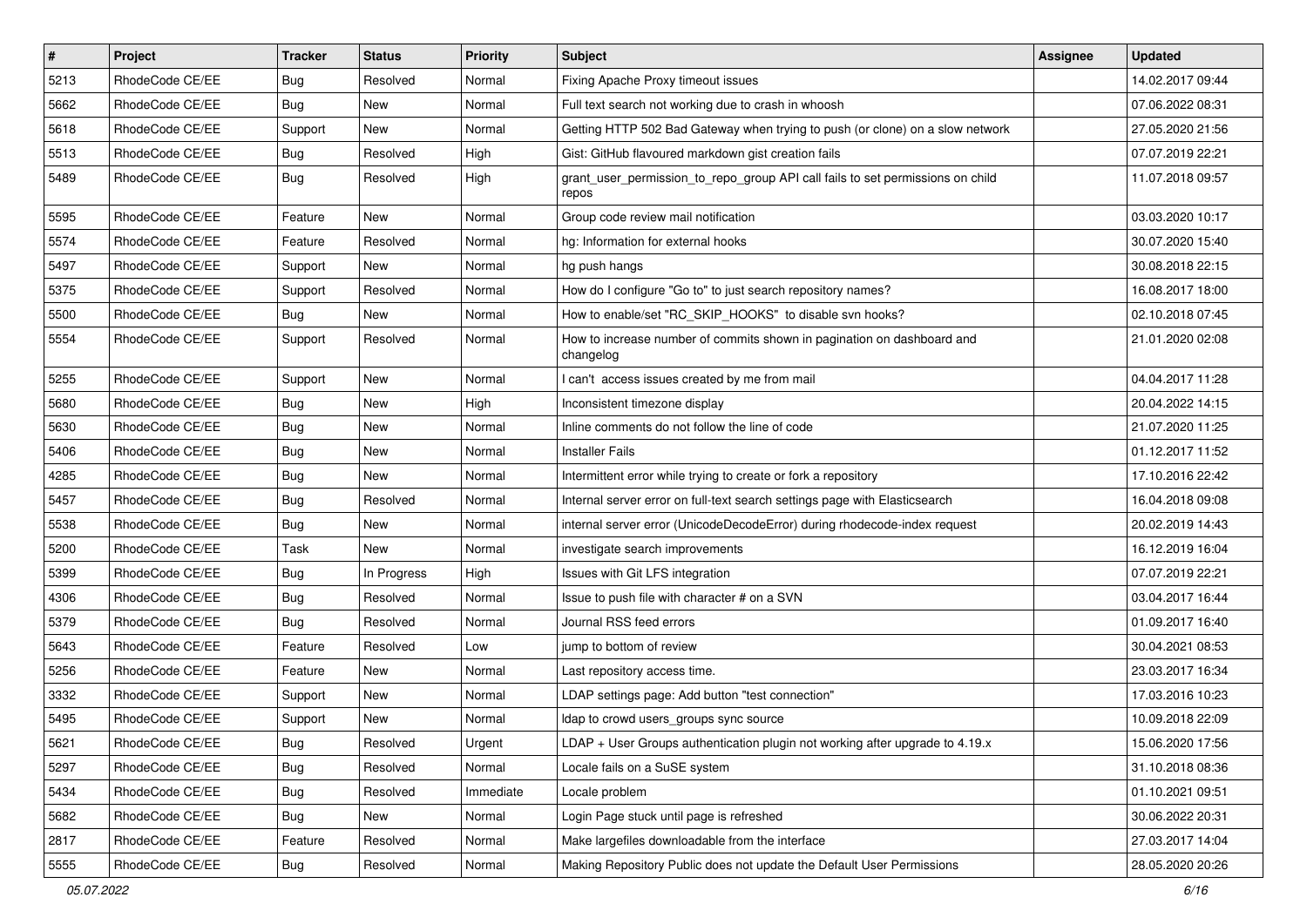| $\vert$ # | Project         | Tracker    | <b>Status</b> | <b>Priority</b> | Subject                                                                                                            | Assignee | <b>Updated</b>   |
|-----------|-----------------|------------|---------------|-----------------|--------------------------------------------------------------------------------------------------------------------|----------|------------------|
| 5507      | RhodeCode CE/EE | Bug        | Resolved      | Normal          | Markdown rendering needs improvement                                                                               |          | 15.08.2019 15:40 |
| 5586      | RhodeCode CE/EE | Feature    | <b>New</b>    | Normal          | @mention should be a link                                                                                          |          | 29.01.2020 11:46 |
| 5669      | RhodeCode CE/EE | <b>Bug</b> | Resolved      | Normal          | Mercurial commit messages doesn't show cyrillic symbols                                                            |          | 01.10.2021 10:39 |
| 5545      | RhodeCode CE/EE | <b>Bug</b> | New           | Normal          | Merge commit to contain the username/reponame of the origin                                                        |          | 28.02.2019 13:46 |
| 5396      | RhodeCode CE/EE | Feature    | Resolved      | Normal          | Merge state with shadow repo should be created during pull request                                                 |          | 12.10.2017 21:57 |
| 4305      | RhodeCode CE/EE | Task       | Resolved      | Normal          | Meta-tagging could be excluded from limit                                                                          |          | 09.11.2016 19:27 |
| 5585      | RhodeCode CE/EE | Feature    | Resolved      | Normal          | Minimize downtime on rccontrol upgrade                                                                             |          | 27.03.2020 09:45 |
| 5221      | RhodeCode CE/EE | Task       | Resolved      | Normal          | Missing comment type in emails                                                                                     |          | 19.02.2017 21:46 |
| 5632      | RhodeCode CE/EE | <b>Bug</b> | New           | Normal          | Missing Parent Folder for Personal Repo lacks proper handling                                                      |          | 03.08.2020 07:56 |
| 5633      | RhodeCode CE/EE | Bug        | Resolved      | Normal          | Moderately large pull requests fail because inefficient use of reviewer_data_json<br>column in pull_requests table |          | 12.10.2020 23:13 |
| 3261      | RhodeCode CE/EE | Task       | New           | Normal          | mousetrap.js bump to latest 1.5.X version                                                                          |          | 17.03.2016 12:52 |
| 5511      | RhodeCode CE/EE | Feature    | <b>New</b>    | Normal          | New feature to synchronize the fork with the remote repo from the summary page                                     |          | 13.11.2018 01:23 |
| 5655      | RhodeCode CE/EE | <b>Bug</b> | Resolved      | Normal          | New public gist's id is always auto generated                                                                      |          | 01.07.2021 12:06 |
| 2264      | RhodeCode CE/EE | Bug        | Resolved      | Normal          | New user password change doesn't actually require a password change.                                               |          | 12.08.2016 16:01 |
| 5164      | RhodeCode CE/EE | <b>Bug</b> | Resolved      | Normal          | non-web calls are leaking session objects                                                                          |          | 13.01.2017 01:30 |
| 5505      | RhodeCode CE/EE | <b>Bug</b> | Resolved      | Normal          | Notification emails from RhodeCode is garbled in Outlook 2016 web client                                           |          | 07.12.2018 09:49 |
| 3484      | RhodeCode CE/EE | Task       | <b>New</b>    | Normal          | oauth: reduce required permissions for 3rd party                                                                   |          | 13.04.2016 12:33 |
| 3923      | RhodeCode CE/EE | <b>Bug</b> | New           | Normal          | odd exception on running internal-code                                                                             |          | 09.08.2016 10:54 |
| 3615      | RhodeCode CE/EE | <b>Bug</b> | New           | Low             | (OperationalError) too many SQL variables on admin journal page                                                    |          | 06.05.2016 11:45 |
| 5203      | RhodeCode CE/EE | Task       | Resolved      | Normal          | optimise large repos speed                                                                                         |          | 08.09.2017 16:10 |
| 4151      | RhodeCode CE/EE | Task       | Resolved      | Normal          | [packaging] Subversion to current 1.9.X                                                                            |          | 09.09.2016 10:18 |
| 5337      | RhodeCode CE/EE | <b>Bug</b> | Resolved      | Normal          | Possible memory leak after few Git Pull Requests                                                                   |          | 08.08.2017 13:08 |
| 3250      | RhodeCode CE/EE | Bug        | New           | Normal          | Posting a comment message is very slow !                                                                           |          | 17.03.2016 12:57 |
| 5677      | RhodeCode CE/EE | Support    | New           | Normal          | PR cross merge                                                                                                     |          | 28.01.2022 16:59 |
| 5515      | RhodeCode CE/EE | Bug        | Resolved      | Normal          | PR default reviewer is incorrect                                                                                   |          | 28.02.2019 13:52 |
| 5552      | RhodeCode CE/EE | Feature    | New           | High            | PR dependency across repos                                                                                         |          | 22.06.2019 01:15 |
| 5561      | RhodeCode CE/EE | <b>Bug</b> | Resolved      | Normal          | PR diff doesn't update when target changes                                                                         |          | 21.05.2020 11:53 |
| 5644      | RhodeCode CE/EE | <b>Bug</b> | New           | Normal          | PR inks to comments not working if files are collapsed                                                             |          | 02.12.2020 10:42 |
| 5271      | RhodeCode CE/EE | Feature    | New           | Normal          | Private comments                                                                                                   |          | 07.04.2017 12:01 |
| 5517      | RhodeCode CE/EE | Bug        | Resolved      | Urgent          | Problem with upgrading to Community-4.15                                                                           |          | 11.12.2018 06:32 |
| 5521      | RhodeCode CE/EE | <b>Bug</b> | Resolved      | Normal          | Proxing SVN http requests does not work when using prefix for rhodecode.                                           |          | 28.02.2019 13:52 |
| 5272      | RhodeCode CE/EE | Feature    | Resolved      | Normal          | Pull Request checklist                                                                                             |          | 21.01.2020 02:09 |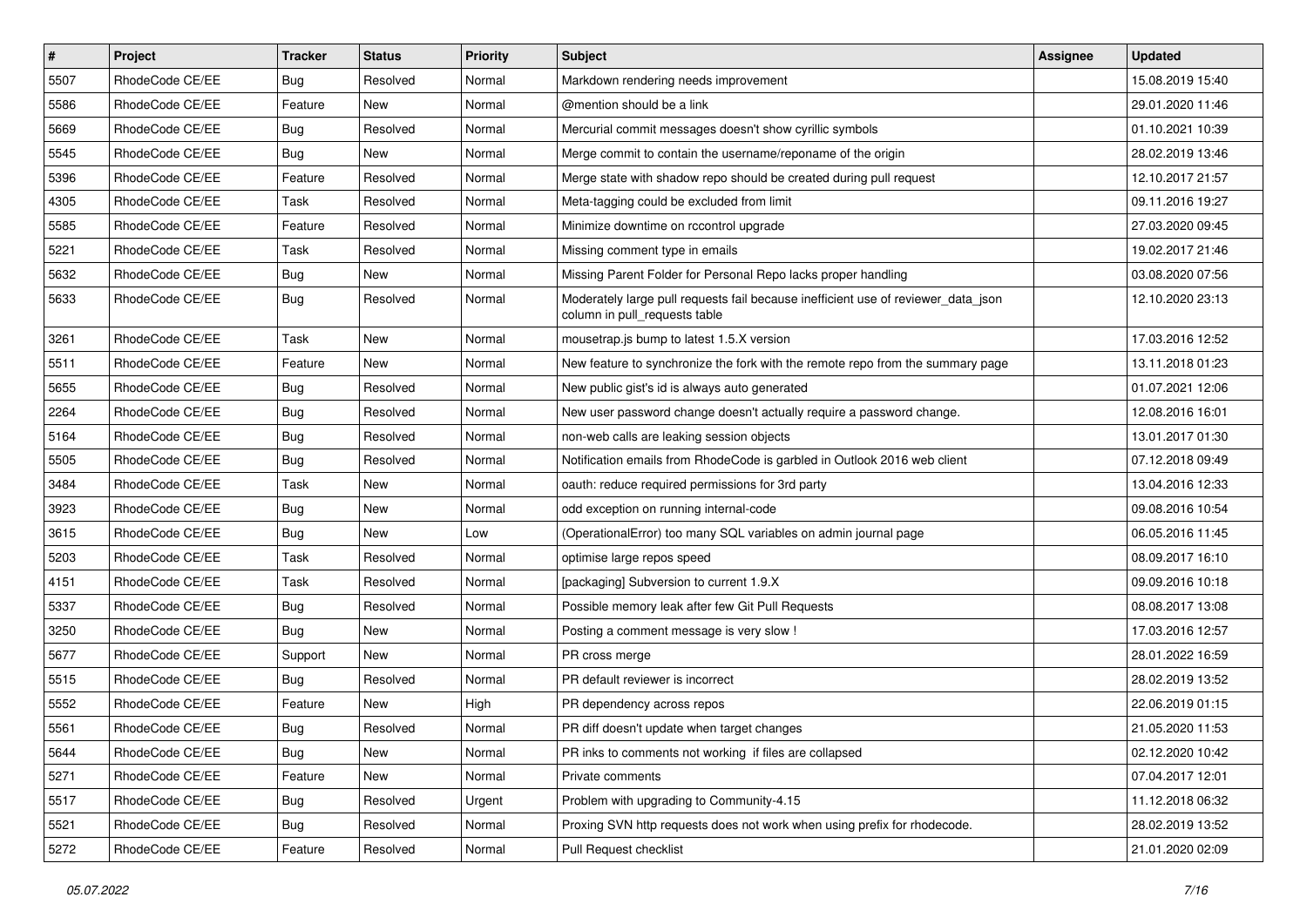| $\vert$ # | Project         | Tracker    | <b>Status</b> | <b>Priority</b> | Subject                                                                                                                              | Assignee | <b>Updated</b>   |
|-----------|-----------------|------------|---------------|-----------------|--------------------------------------------------------------------------------------------------------------------------------------|----------|------------------|
| 5590      | RhodeCode CE/EE | Bug        | New           | Normal          | Pull Request creation takes 2 minutes                                                                                                |          | 28.05.2020 20:48 |
| 5596      | RhodeCode CE/EE | <b>Bug</b> | Resolved      | Normal          | Pull Request duplicated after description edit                                                                                       |          | 14.04.2020 13:28 |
| 5651      | RhodeCode CE/EE | Bug        | Resolved      | Normal          | Pull requests can get stuck if the diff is too large (it was created by mistake but we<br>can't open it to delete it)                |          | 30.04.2021 08:53 |
| 5652      | RhodeCode CE/EE | Bug        | Resolved      | Normal          | Pull Requests: when title and descriptions contains character [] {} and () index out of<br>bound when attempting to comment/approve. |          | 30.04.2021 08:53 |
| 5642      | RhodeCode CE/EE | Feature    | Resolved      | Normal          | pull request version column in commit list                                                                                           |          | 30.04.2021 08:53 |
| 5634      | RhodeCode CE/EE | <b>Bug</b> | Resolved      | Normal          | Quick Search Toolbar bugs out if pull request contains unicode double quote<br>character "                                           |          | 12.10.2020 23:13 |
| 5494      | RhodeCode CE/EE | <b>Bug</b> | <b>New</b>    | Normal          | rccontrol's python package management causes slow VCS SSH                                                                            |          | 02.04.2019 11:56 |
| 5583      | RhodeCode CE/EE | Feature    | Resolved      | Normal          | rcextensions hook for pull request comment                                                                                           |          | 23.04.2020 13:42 |
| 4169      | RhodeCode CE/EE | Task       | Resolved      | Normal          | re-architecture celery support                                                                                                       |          | 17.11.2017 19:21 |
| 4081      | RhodeCode CE/EE | Support    | Resolved      | Normal          | Receiving server 500 error when trying to clone repo from windows client using<br>eclipse                                            |          | 12.07.2016 14:30 |
| 2539      | RhodeCode CE/EE | Feature    | Feedback      | Normal          | Recursive deletion of resources                                                                                                      |          | 20.04.2016 08:52 |
| 5571      | RhodeCode CE/EE | Bug        | Resolved      | Normal          | redmine does not work with firefox any more                                                                                          |          | 25.10.2019 12:38 |
| 5620      | RhodeCode CE/EE | Bug        | Resolved      | Normal          | Regression of mail rendering in Thunderbird                                                                                          |          | 15.06.2020 16:45 |
| 5664      | RhodeCode CE/EE | <b>Bug</b> | New           | Normal          | Regression: When assigning permissions, cannot see own group in auto-complete<br>without special conditions                          |          | 29.07.2021 10:49 |
| 5235      | RhodeCode CE/EE | Task       | Resolved      | Normal          | relative image support                                                                                                               |          | 10.03.2017 23:37 |
| 4108      | RhodeCode CE/EE | Task       | Resolved      | Normal          | Release 4.2.2                                                                                                                        |          | 14.10.2016 13:08 |
| 4678      | RhodeCode CE/EE | Task       | Resolved      | Normal          | Release 4.5.2                                                                                                                        |          | 19.12.2016 17:32 |
| 5207      | RhodeCode CE/EE | Task       | Resolved      | Low             | Release 4.6.1                                                                                                                        |          | 13.02.2017 18:04 |
| 5636      | RhodeCode CE/EE | Bug        | Resolved      | High            | Remap and Rescan 500 Internal Server Error                                                                                           |          | 30.04.2021 08:53 |
| 5570      | RhodeCode CE/EE | <b>Bug</b> | <b>New</b>    | Normal          | Remap repositories always fail in RhodeCode community                                                                                |          | 04.10.2019 14:50 |
| 5635      | RhodeCode CE/EE | Feature    | Resolved      | Normal          | Remember column sorted by of the "Pull Requests You Participate In" table                                                            |          | 30.11.2020 22:30 |
| 5509      | RhodeCode CE/EE | Bug        | New           | Normal          | Remove `!important attributes` from UI elements                                                                                      |          | 07.12.2018 07:40 |
| 5198      | RhodeCode CE/EE | Task       | Resolved      | Normal          | remove pyro4 from enterprise                                                                                                         |          | 07.02.2017 19:28 |
| 3376      | RhodeCode CE/EE | Task       | New           | Normal          | Repo action plugins                                                                                                                  |          | 24.03.2016 15:21 |
| 5543      | RhodeCode CE/EE | Feature    | New           | Normal          | Repo API should have equivalent get_repo_audit_logs() to User API call<br>get user audit logs()                                      |          | 26.02.2019 12:22 |
| 5380      | RhodeCode CE/EE | Bug        | Resolved      | Normal          | repo commits pageintion error                                                                                                        |          | 06.09.2017 19:16 |
| 5460      | RhodeCode CE/EE | Bug        | New           | Low             | Repo creation stuck when remote clone returns partial http code 500                                                                  |          | 06.07.2018 19:14 |
| 5670      | RhodeCode CE/EE | Bug        | New           | Normal          | Repo-level administrators can usurp owner of repoistory                                                                              |          | 01.12.2021 16:18 |
| 5278      | RhodeCode CE/EE | Feature    | New           | Normal          | Require support for git repositories of the form git://                                                                              |          | 13.04.2017 15:20 |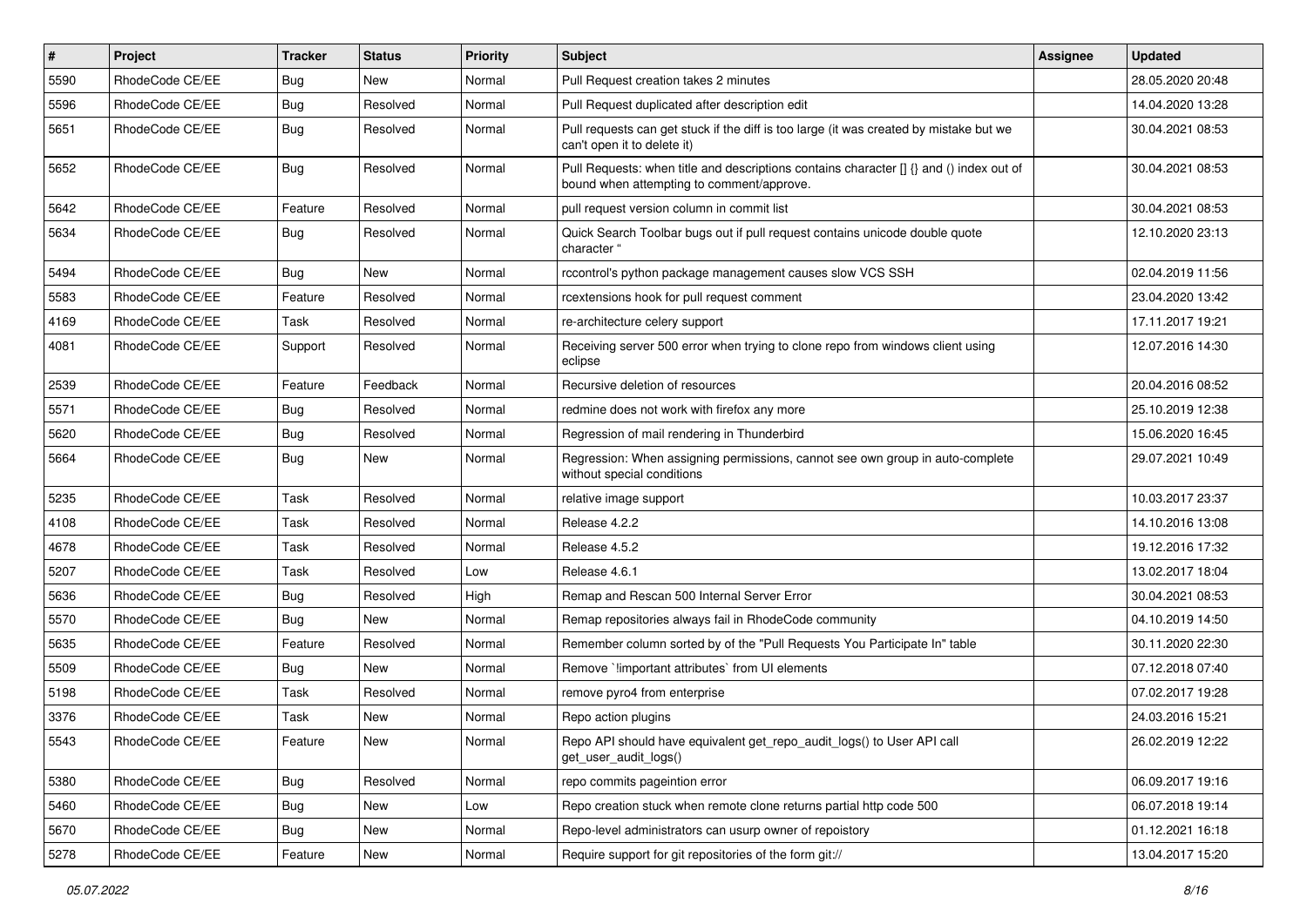| $\pmb{\#}$ | <b>Project</b>  | <b>Tracker</b> | <b>Status</b> | <b>Priority</b> | <b>Subject</b>                                                                           | <b>Assignee</b> | <b>Updated</b>   |
|------------|-----------------|----------------|---------------|-----------------|------------------------------------------------------------------------------------------|-----------------|------------------|
| 5540       | RhodeCode CE/EE | <b>Bug</b>     | <b>New</b>    | Normal          | Rhode Code 4.15.2 VCS Caching(?) behaviour                                               |                 | 25.02.2019 17:01 |
| 5433       | RhodeCode CE/EE | Bug            | Resolved      | High            | RhodeCode Community 4.11 doesn't handle HG largefiles extension                          |                 | 01.02.2018 20:08 |
| 4303       | RhodeCode CE/EE | Support        | New           | Normal          | rhodecode instance                                                                       |                 | 08.11.2016 16:32 |
| 5645       | RhodeCode CE/EE | Bug            | New           | High            | Rhodecode returns 400 Bad request on huge mercurial repos                                |                 | 18.12.2020 06:29 |
| 3504       | RhodeCode CE/EE | Task           | In Progress   | Normal          | [routing] Move static assets under a common prefix                                       |                 | 19.07.2016 12:27 |
| 5202       | RhodeCode CE/EE | Task           | Resolved      | Normal          | run git gc and git repack on GIT repos when we have a scheduler via celery in<br>pyramid |                 | 04.12.2017 20:49 |
| 4304       | RhodeCode CE/EE | Bug            | Resolved      | High            | Search: Internal Server Error                                                            |                 | 26.11.2016 16:26 |
| 5391       | RhodeCode CE/EE | Task           | Resolved      | High            | Secure Email change                                                                      |                 | 17.04.2018 21:50 |
| 3967       | RhodeCode CE/EE | Support        | In Progress   | Normal          | Server 500 error                                                                         |                 | 11.08.2016 13:39 |
| 5619       | RhodeCode CE/EE | Bug            | Resolved      | Normal          | Setting Landing Commit to SVN Trunk results in Files tab hitting a 404                   |                 | 04.06.2020 23:51 |
| 4226       | RhodeCode CE/EE | Feature        | New           | Normal          | [settings, system info] add VCS and Channelstream status to System Info                  |                 | 14.09.2016 16:45 |
| 5484       | RhodeCode CE/EE | Support        | <b>New</b>    | Normal          | Setting up ssh, remote hg not found                                                      |                 | 06.07.2018 23:41 |
| 5512       | RhodeCode CE/EE | Bug            | <b>New</b>    | Normal          | Show commit phase in summary view                                                        |                 | 09.11.2018 21:37 |
| 5614       | RhodeCode CE/EE | Feature        | Resolved      | Normal          | Show context function name in hg diffs                                                   |                 | 23.04.2020 13:43 |
| 5520       | RhodeCode CE/EE | Feature        | Resolved      | Normal          | Show the head commits shas when the merge is prevented due to multiple heads             |                 | 28.02.2019 13:52 |
| 4676       | RhodeCode CE/EE | Bug            | Resolved      | Normal          | Some admin passwords can make installation fail                                          |                 | 16.12.2016 16:16 |
| 5593       | RhodeCode CE/EE | Support        | <b>New</b>    | Normal          | <b>SSH</b> connections                                                                   |                 | 17.02.2020 16:18 |
| 5343       | RhodeCode CE/EE | Task           | Resolved      | Normal          | SSH key management and SSH support                                                       |                 | 18.08.2017 23:50 |
| 5569       | RhodeCode CE/EE | Bug            | Resolved      | Normal          | SshWrapper error                                                                         |                 | 21.01.2020 02:02 |
| 4312       | RhodeCode CE/EE | Task           | New           | Normal          | Storage location changes                                                                 |                 | 11.07.2017 13:31 |
| 4207       | RhodeCode CE/EE | Feature        | Resolved      | Normal          | Support for obsolescence markers in changelog UI                                         |                 | 19.05.2017 16:14 |
| 4235       | RhodeCode CE/EE | Task           | Resolved      | High            | Support GIT LFS server                                                                   |                 | 23.03.2017 17:24 |
| 3922       | RhodeCode CE/EE | Bug            | <b>New</b>    | Normal          | svn backend returns different diff to git/hg backends                                    |                 | 11.05.2016 14:29 |
| 5395       | RhodeCode CE/EE | Support        | Resolved      | Normal          | Svn protocols and performance                                                            |                 | 04.04.2019 18:08 |
| 4089       | RhodeCode CE/EE | Bug            | Resolved      | Normal          | svn repository does not exist                                                            |                 | 12.06.2018 12:29 |
| 5541       | RhodeCode CE/EE | Support        | <b>New</b>    | Normal          | <b>SVN Settings: Repository Patterns</b>                                                 |                 | 16.12.2019 15:35 |
| 3022       | RhodeCode CE/EE | Bug            | New           | Normal          | SVN support with repositories groups                                                     |                 | 26.07.2016 18:25 |
| 5394       | RhodeCode CE/EE | Support        | New           | Normal          | SVN to Git / Mercurial Migration                                                         |                 | 03.10.2017 09:29 |
| 3357       | RhodeCode CE/EE | Bug            | Resolved      | Normal          | switch to sometimes fails to load files metadata                                         |                 | 30.03.2016 10:56 |
| 5277       | RhodeCode CE/EE | <b>Bug</b>     | Resolved      | Normal          | table id=user_list_table - Ajax error                                                    |                 | 13.04.2017 01:04 |
| 4299       | RhodeCode CE/EE | Task           | New           | Normal          | TEMPLATE repo groups                                                                     |                 | 22.09.2017 10:26 |
| 5649       | RhodeCode CE/EE | <b>Bug</b>     | New           | Normal          | test-file-upload                                                                         |                 | 17.12.2020 23:08 |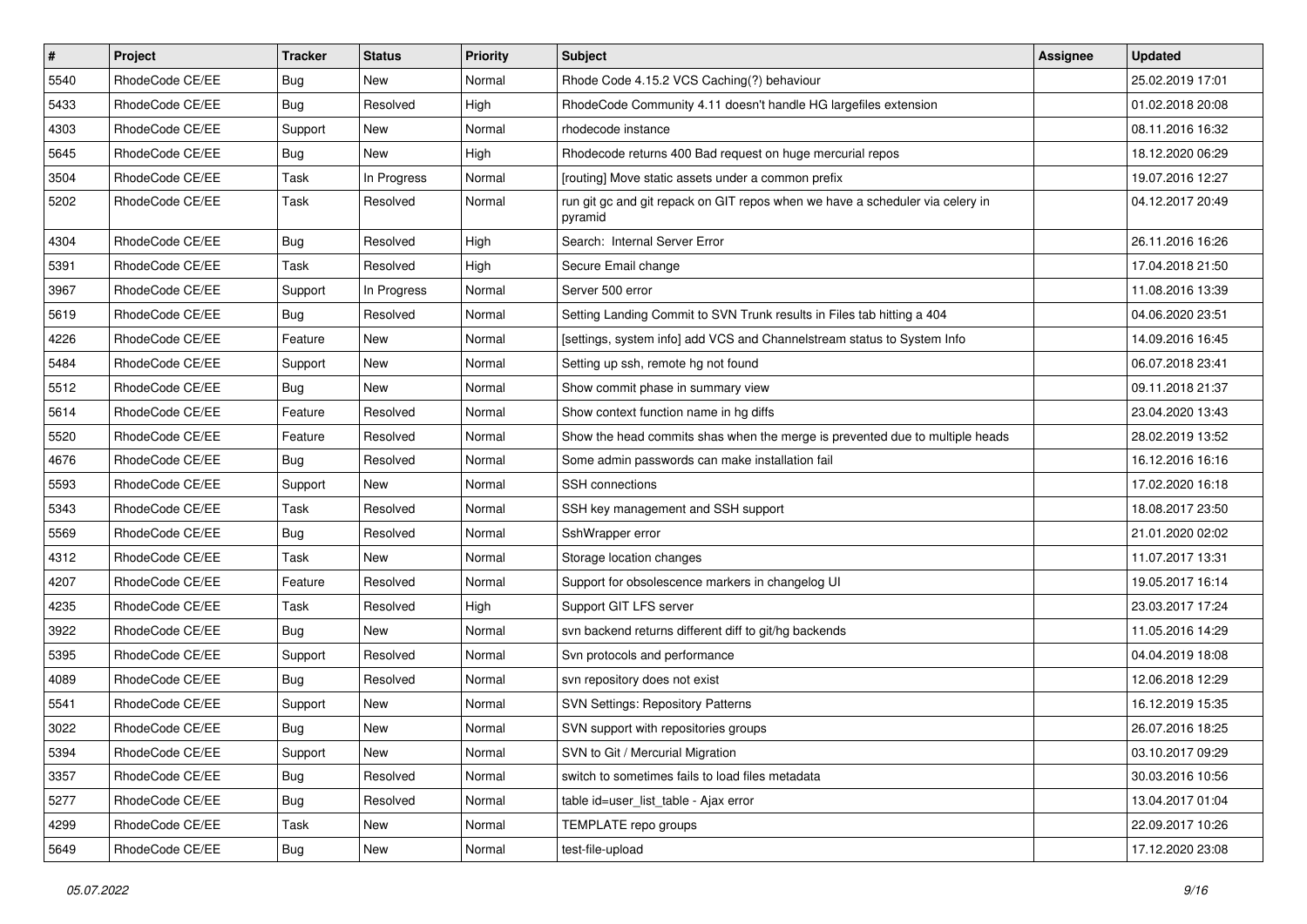| $\pmb{\#}$ | Project         | <b>Tracker</b> | <b>Status</b> | <b>Priority</b> | Subject                                                                                                                           | <b>Assignee</b> | <b>Updated</b>   |
|------------|-----------------|----------------|---------------|-----------------|-----------------------------------------------------------------------------------------------------------------------------------|-----------------|------------------|
| 4190       | RhodeCode CE/EE | Bug            | <b>New</b>    | Normal          | [tests] fix or remove rst xss inline test                                                                                         |                 | 22.08.2016 12:15 |
| 4189       | RhodeCode CE/EE | Bug            | <b>New</b>    | Normal          | [tests, git] count of commit ids is different for git than hg when comparing remote                                               |                 | 22.08.2016 12:34 |
| 4188       | RhodeCode CE/EE | Bug            | New           | Normal          | [tests, svn] changeset tests produce different results for svn                                                                    |                 | 22.08.2016 09:54 |
| 4090       | RhodeCode CE/EE | <b>Bug</b>     | Resolved      | Normal          | test ticket                                                                                                                       |                 | 09.03.2021 20:39 |
| 3555       | RhodeCode CE/EE | <b>Bug</b>     | Resolved      | Normal          | Then disabled repo location change the panel should explicitly state that it's disabled                                           |                 | 25.04.2016 10:34 |
| 5624       | RhodeCode CE/EE | Bug            | New           | Normal          | Timeout when trying to test SMTP email configuration                                                                              |                 | 01.07.2020 20:01 |
| 5559       | RhodeCode CE/EE | Bug            | New           | Normal          | Timezone handling issue on repos list                                                                                             |                 | 07.07.2019 22:19 |
| 4255       | RhodeCode CE/EE | Bug            | New           | Normal          | [translation, i18n] translation not being applied to integrations pages                                                           |                 | 30.09.2016 15:56 |
| 5547       | RhodeCode CE/EE | Bug            | <b>New</b>    | Normal          | UI not consistent between Firefox and Chrome                                                                                      |                 | 01.03.2019 23:35 |
| 5316       | RhodeCode CE/EE | Feature        | In Progress   | Normal          | UI should provide checkout URL for a SVN path                                                                                     |                 | 06.11.2017 21:59 |
| 5672       | RhodeCode CE/EE | Bug            | New           | Normal          | Unable to browse git repository folders with # in names                                                                           |                 | 16.12.2021 18:13 |
| 5475       | RhodeCode CE/EE | Bug            | <b>New</b>    | Normal          | Unable to locate user in OpenLDAP directory via Idaps                                                                             |                 | 08.06.2018 20:06 |
| 5436       | RhodeCode CE/EE | Bug            | Resolved      | High            | Unable To Open Pull Request in 4.11.2                                                                                             |                 | 14.02.2018 11:14 |
| 2844       | RhodeCode CE/EE | Task           | New           | Normal          | Update Bcrypt to a maintained version                                                                                             |                 | 17.02.2018 20:37 |
| 5584       | RhodeCode CE/EE | Feature        | <b>New</b>    | Normal          | "update pull request link" message on vcs client                                                                                  |                 | 23.01.2020 10:32 |
| 5622       | RhodeCode CE/EE | Bug            | Resolved      | High            | Upgrade from 4.18.3 to 4.19.3 broke all PRs                                                                                       |                 | 28.07.2020 16:44 |
| 5269       | RhodeCode CE/EE | Support        | New           | Normal          | Upgrade from RC EE 3.7.1 to RC EE 4.x                                                                                             |                 | 29.06.2017 19:36 |
| 5491       | RhodeCode CE/EE | Support        | <b>New</b>    | Urgent          | Upgrade RhodeCode Community + VCSSERVER from 4.10.4 to 4.12.4, pull request<br>stop working with reviewers                        |                 | 30.08.2018 09:47 |
| 5544       | RhodeCode CE/EE | Support        | Resolved      | Normal          | Use of authentication token with LDAP account results in account lockout when max<br>bad password attempts are configured in LDAP |                 | 27.02.2019 10:09 |
| 5400       | RhodeCode CE/EE | Task           | New           | Normal          | User group - subgroup support                                                                                                     |                 | 06.11.2017 22:00 |
| 5259       | RhodeCode CE/EE | Bug            | Resolved      | Normal          | user-journal storage changes                                                                                                      |                 | 12.04.2017 00:04 |
| 4003       | RhodeCode CE/EE | Task           | Resolved      | Normal          | User personal repository groups improvements                                                                                      |                 | 07.11.2016 16:12 |
| 5519       | RhodeCode CE/EE | Bug            | New           | High            | User unable to fork the repo despite setting Repository Forking to Disabled                                                       |                 | 11.12.2018 22:21 |
| 3939       | RhodeCode CE/EE | <b>Bug</b>     | <b>New</b>    | Normal          | [ux] changelog filter blank after going back in browser                                                                           |                 | 18.05.2016 14:50 |
| 3441       | RhodeCode CE/EE | Bug            | New           | Normal          | [ux] clicking on line in file view scrolls to that line                                                                           |                 | 05.04.2016 13:35 |
| 3455       | RhodeCode CE/EE | Feature        | New           | Normal          | [ux] commit message search should render entire commit message                                                                    |                 | 07.04.2016 17:50 |
| 3460       | RhodeCode CE/EE | Feature        | New           | Normal          | [ux, frontend] hide "show more" button when there is nothing more to show                                                         |                 | 11.04.2016 13:37 |
| 4144       | RhodeCode CE/EE | Feature        | New           | Normal          | [ux] improve enable/disable of notifications                                                                                      |                 | 02.08.2016 17:19 |
| 4051       | RhodeCode CE/EE | Task           | New           | Normal          | [ux, renderering] Consistent formatting on text fields.                                                                           |                 | 22.09.2017 10:27 |
| 4216       | RhodeCode CE/EE | Task           | New           | Normal          | [ux, renderers] implement consistent rendering for text fields                                                                    |                 | 06.09.2016 11:46 |
| 5266       | RhodeCode CE/EE | Bug            | Resolved      | Normal          | Validate if changes in target branches get's propagated on Pull request updates                                                   |                 | 05.04.2017 18:10 |
| 4227       | RhodeCode CE/EE | Support        | Resolved      | Normal          | VBScript files detected as text/plain - no syntax highlighting                                                                    |                 | 14.09.2016 22:38 |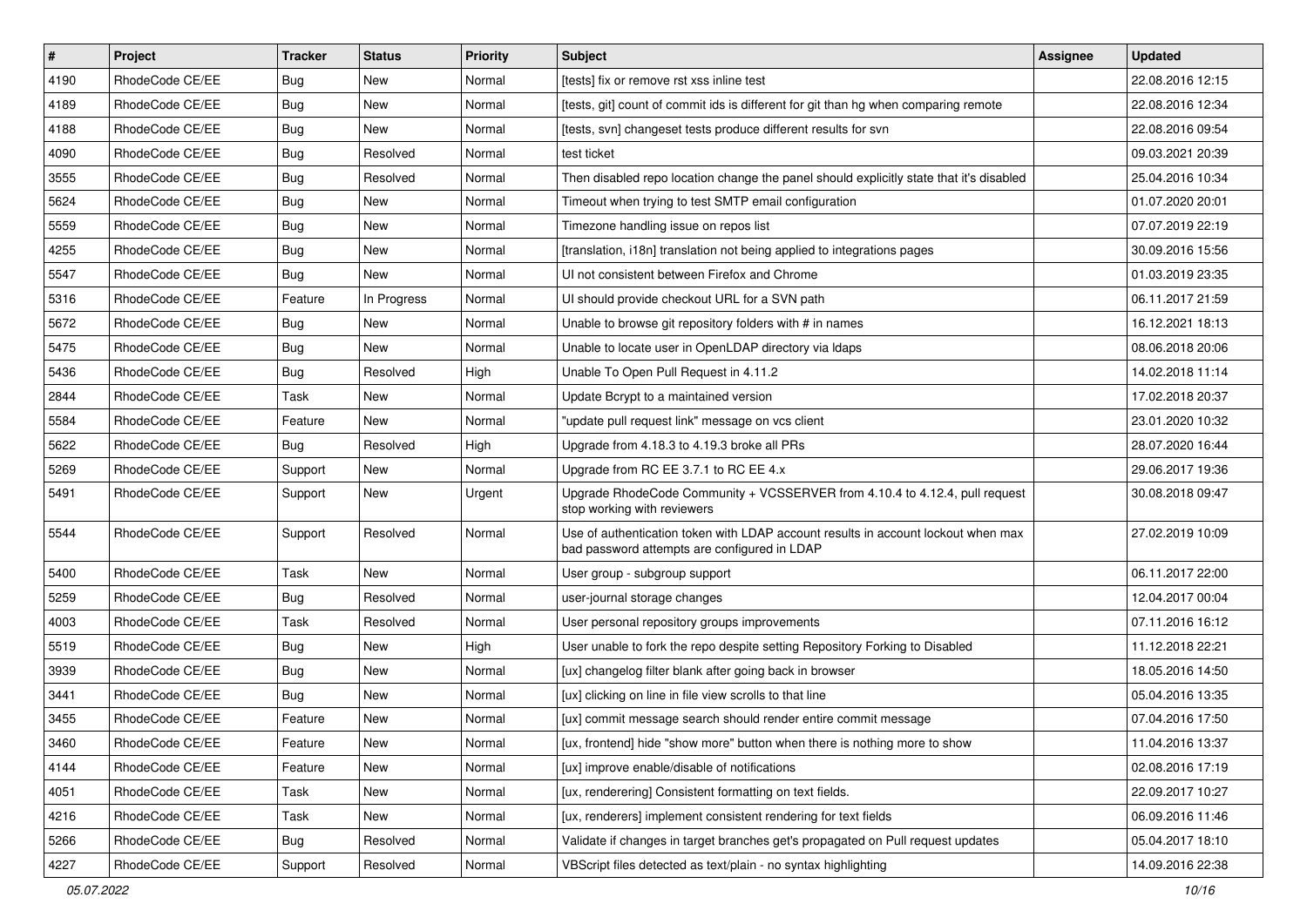| $\pmb{\#}$ | <b>Project</b>  | <b>Tracker</b> | <b>Status</b> | <b>Priority</b> | <b>Subject</b>                                                                                       | <b>Assignee</b>     | <b>Updated</b>   |
|------------|-----------------|----------------|---------------|-----------------|------------------------------------------------------------------------------------------------------|---------------------|------------------|
| 5522       | RhodeCode CE/EE | Bug            | Resolved      | Low             | vcsserver fails when url contains extra "/"                                                          |                     | 28.02.2019 13:52 |
| 5492       | RhodeCode CE/EE | <b>Bug</b>     | <b>New</b>    | Normal          | VCSServer + SVN 1.10                                                                                 |                     | 26.07.2018 15:01 |
| 5412       | RhodeCode CE/EE | Bug            | Resolved      | Normal          | Webhook for "pullrequest commented" event returns incomplete data                                    |                     | 27.02.2018 18:00 |
| 5471       | RhodeCode CE/EE | <b>Bug</b>     | <b>New</b>    | Normal          | Webhook integration failing: need more than 3 values to unpack                                       |                     | 01.06.2018 02:26 |
| 5210       | RhodeCode CE/EE | Bug            | Resolved      | Normal          | webook problems                                                                                      |                     | 13.02.2017 19:43 |
| 5506       | RhodeCode CE/EE | Bug            | New           | Normal          | Web UI fonts are not looking good and is difficult to read for people with low vision                |                     | 26.10.2018 09:38 |
| 5414       | RhodeCode CE/EE | Bug            | New           | High            | When Opening New Pull Request, Target Revision Default Is Undesireable                               |                     | 11.04.2018 23:20 |
| 5626       | RhodeCode CE/EE | Bug            | New           | Normal          | Whoosh full-text indexing is fully indexing all repos, not recognizing forks                         |                     | 02.07.2020 19:24 |
| 3977       | RhodeCode CE/EE | Feature        | New           | Normal          | Wiki                                                                                                 |                     | 05.06.2016 21:11 |
| 5573       | RhodeCode CE/EE | Bug            | Resolved      | Normal          | Wrong notification Base Url for Email-Integrations                                                   |                     | 16.01.2020 08:53 |
| 5588       | RhodeCode CE/EE | <b>Bug</b>     | New           | Normal          | wrong rendering of issue tracker pattern                                                             |                     | 29.01.2020 11:24 |
| 5518       | RhodeCode CE/EE | Bug            | Resolved      | Normal          | Zero-sized files in /rhodecode/config/rcextensions/examples                                          |                     | 21.01.2020 02:18 |
| 5516       | RhodeCode CE/EE | Support        | Resolved      | High            | Cannot log into RhodeCode                                                                            | Thierry<br>Wynsdau  | 28.05.2020 20:28 |
| 5553       | RhodeCode CE/EE | Bug            | New           | Normal          | Exceptions Tracker - Exception ID: 140095575901360 after upgrade to the lastes<br>version            | Thierry<br>Wynsdau  | 10.07.2019 10:33 |
| 5523       | RhodeCode CE/EE | Bug            | Resolved      | High            | user from AD is asked to change his password when logs in.                                           | Thierry<br>Wynsdau  | 28.05.2020 20:28 |
| 5548       | RhodeCode CE/EE | Feature        | <b>New</b>    | Normal          | <b>Initial Search API</b>                                                                            | Peter Colledge      | 07.07.2019 22:21 |
| 3372       | RhodeCode CE/EE | <b>Bug</b>     | In Progress   | High            | [Idap, groups] Customer gets an empty list of groups                                                 | Mikhail<br>Chernykh | 08.06.2016 11:32 |
| 5368       | RhodeCode CE/EE | Feature        | Resolved      | Normal          | Mercurial: Close branch before merging it                                                            | Mathieu Cantin      | 21.01.2020 02:11 |
| 4271       | RhodeCode CE/EE | <b>Bug</b>     | Resolved      | Normal          | Browsing new repository groups via SVN issue                                                         | Martin<br>Bornhold  | 19.10.2016 11:11 |
| 3950       | RhodeCode CE/EE | <b>Bug</b>     | Resolved      | Normal          | [ce, ee] trying to merge pr against a deleted branch/bookmark breaks the pr page                     | Martin<br>Bornhold  | 27.10.2016 16:12 |
| 4251       | RhodeCode CE/EE | Task           | Feedback      | High            | [customer] Pull request with subrepos                                                                | Martin<br>Bornhold  | 10.11.2016 17:52 |
| 4237       | RhodeCode CE/EE | Task           | Resolved      | Normal          | Enable HTTP support                                                                                  | Martin<br>Bornhold  | 12.10.2016 11:51 |
| 4277       | RhodeCode CE/EE | Bug            | Resolved      | Normal          | [frontend] System info page does not work correctly in safari.                                       | Martin<br>Bornhold  | 04.11.2016 12:08 |
| 4203       | RhodeCode CE/EE | Task           | Resolved      | Normal          | Get rid of svn.proxy.parent_path_root, and replace it with reading storage location<br>from Database | Martin<br>Bornhold  | 22.09.2016 14:31 |
| 4243       | RhodeCode CE/EE | Support        | Resolved      | High            | Gist visibility update?                                                                              | Martin<br>Bornhold  | 27.09.2016 06:40 |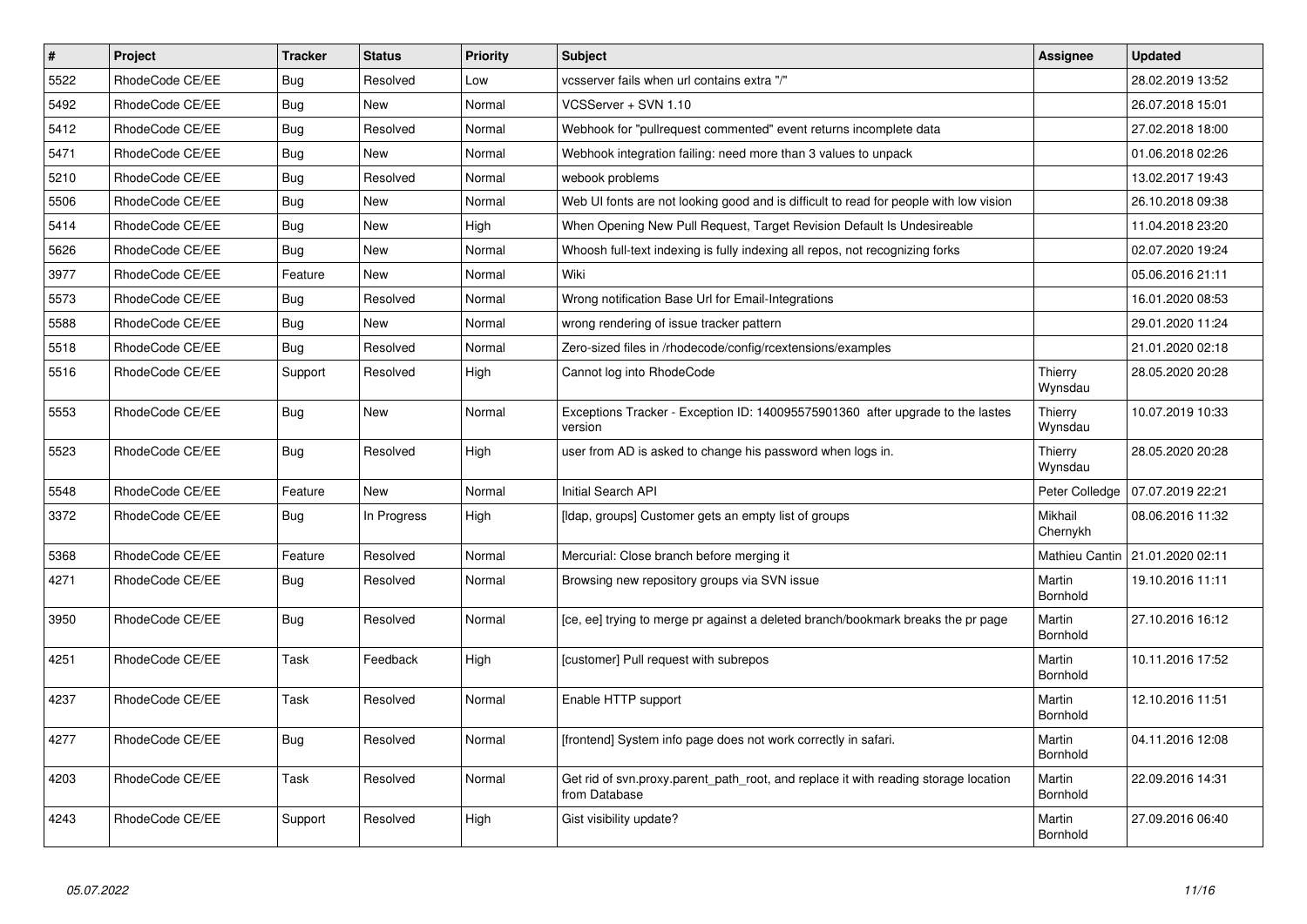| $\vert$ # | Project         | <b>Tracker</b> | <b>Status</b> | <b>Priority</b> | <b>Subject</b>                                                                            | Assignee                     | <b>Updated</b>   |
|-----------|-----------------|----------------|---------------|-----------------|-------------------------------------------------------------------------------------------|------------------------------|------------------|
| 4273      | RhodeCode CE/EE | Bug            | Resolved      | Urgent          | GIT executable not seen by vcsserver                                                      | Martin<br>Bornhold           | 13.10.2016 15:45 |
| 4244      | RhodeCode CE/EE | Support        | Resolved      | Normal          | mod_dav_svn template error when using auth_realm with spaces in it                        | Martin<br>Bornhold           | 28.09.2016 12:07 |
| 1055      | RhodeCode CE/EE | Feature        | Resolved      | Normal          | [pr, vcs] Expose the shadow repository of a pull request                                  | Martin<br>Bornhold           | 26.10.2016 10:33 |
| 4279      | RhodeCode CE/EE | <b>Bug</b>     | Resolved      | Normal          | re-captcha validation is broken                                                           | Martin<br>Bornhold           | 26.10.2016 22:27 |
| 4247      | RhodeCode CE/EE | Bug            | Resolved      | Normal          | [vcs] Using current time as timestamp during archive creating leads to changing<br>hashes | Martin<br>Bornhold           | 28.09.2016 12:07 |
| 4269      | RhodeCode CE/EE | Support        | Resolved      | Normal          | Allow flash messages to be permanently surpressed                                         | Marcin Lulek                 | 14.10.2016 12:46 |
| 5587      | RhodeCode CE/EE | Bug            | Resolved      | Normal          | Broken metatags in 4.18.1                                                                 | Marcin Lulek                 | 29.01.2020 11:46 |
| 4234      | RhodeCode CE/EE | Task           | New           | Normal          | prepare and test RhodeCode VM image for AWS                                               | <b>Marcin Lulek</b>          | 11.07.2017 13:32 |
| 3549      | RhodeCode CE/EE | Bug            | Resolved      | Normal          | [4.0.0 regression], file source links use last commit id instead of current commit id     | Marcin<br>Kuzminski<br>[CTO] | 21.04.2016 16:10 |
| 4250      | RhodeCode CE/EE | Bug            | Resolved      | Normal          | Adding a reviewer into existing PR doesn't set a reason.                                  | Marcin<br>Kuzminski<br>[CTO] | 07.10.2016 20:05 |
| 4282      | RhodeCode CE/EE | Task           | Resolved      | Normal          | Add inode limit together with disk usage                                                  | Marcin<br>Kuzminski<br>[CTO] | 19.10.2016 12:18 |
| 4219      | RhodeCode CE/EE | Feature        | Resolved      | Normal          | [ce, ee] Add mandatory reviewers for pull requests                                        | Marcin<br>Kuzminski<br>[CTO] | 20.06.2017 15:23 |
| 4211      | RhodeCode CE/EE | Feature        | Resolved      | Normal          | [ce, ee] increase webhook flexibility                                                     | Marcin<br>Kuzminski<br>[CTO] | 20.06.2022 10:55 |
| 3454      | RhodeCode CE/EE | Task           | Feedback      | Normal          | [ce/ee] visually differentiate the two editions                                           | Marcin<br>Kuzminski<br>[CTO] | 10.08.2016 03:30 |
| 4245      | RhodeCode CE/EE | Task           | Resolved      | Normal          | Convert control command to use http mode by default                                       | Marcin<br>Kuzminski<br>[CTO] | 14.10.2016 16:13 |
| 4155      | RhodeCode CE/EE | Bug            | Resolved      | Low             | Date of Last Change is not displayed correctly                                            | Marcin<br>Kuzminski<br>[CTO] | 21.01.2020 02:20 |
| 3556      | RhodeCode CE/EE | Task           | Resolved      | Normal          | Disable and rename initial repo scan flag                                                 | Marcin<br>Kuzminski<br>[CTO] | 22.04.2016 14:33 |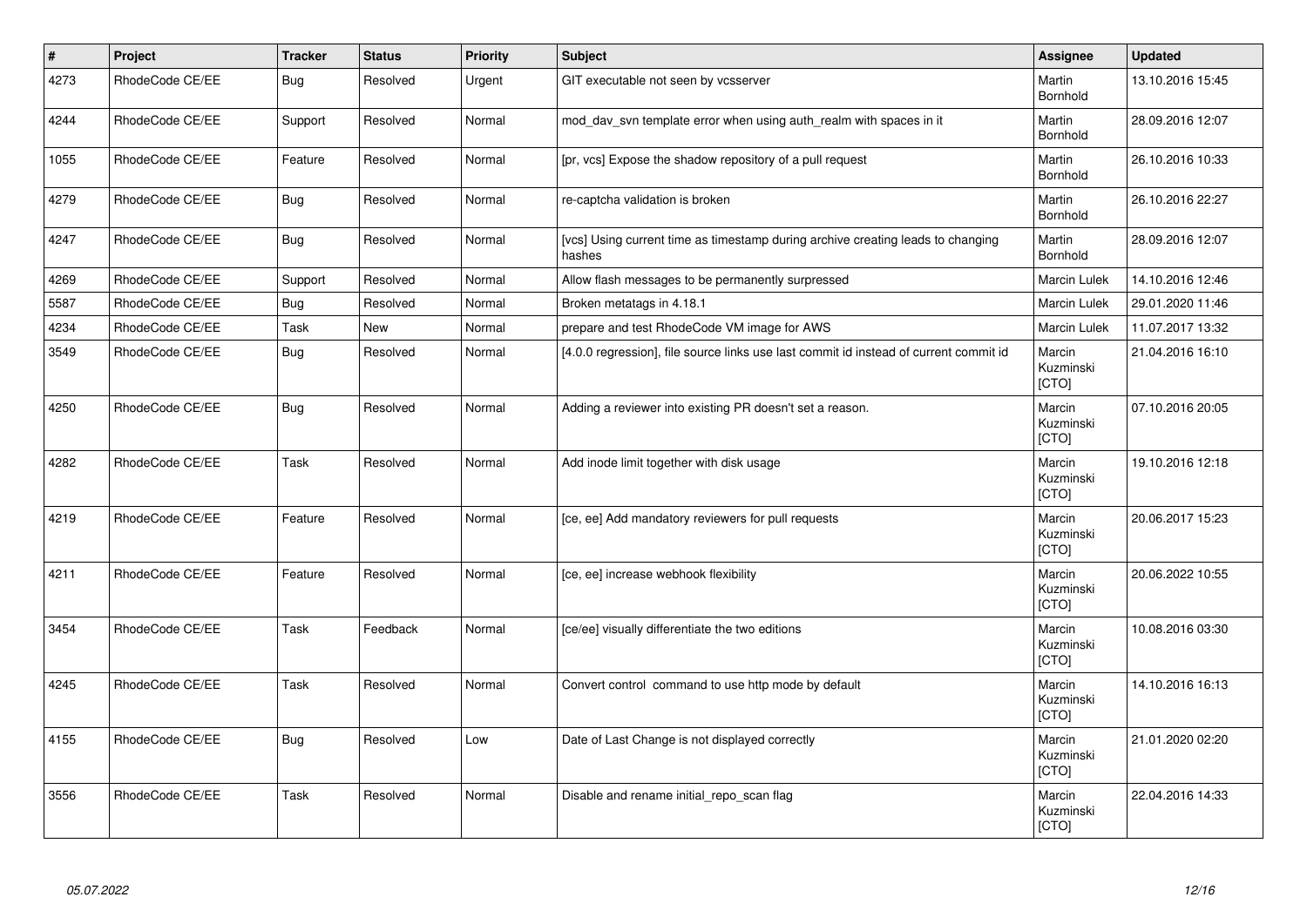| $\vert$ # | Project         | <b>Tracker</b> | <b>Status</b> | <b>Priority</b> | <b>Subject</b>                                                                                     | Assignee                            | <b>Updated</b>   |
|-----------|-----------------|----------------|---------------|-----------------|----------------------------------------------------------------------------------------------------|-------------------------------------|------------------|
| 4213      | RhodeCode CE/EE | Feature        | <b>New</b>    | High            | Embed PostgreSQL database                                                                          | Marcin<br>Kuzminski<br>[CTO]        | 03.09.2016 23:45 |
| 4036      | RhodeCode CE/EE | <b>Bug</b>     | Resolved      | Normal          | encrypted clone_uri can throw unicodeerror after key change                                        | Marcin<br>Kuzminski<br>[CTO]        | 27.06.2016 19:38 |
| 5653      | RhodeCode CE/EE | Feature        | <b>New</b>    | Normal          | Extend SSH clone to support cloning by repo id.                                                    | Marcin<br>Kuzminski<br><b>[CTO]</b> | 17.02.2021 12:58 |
| 4035      | RhodeCode CE/EE | <b>Bug</b>     | In Progress   | Normal          | failed to create whoosh index                                                                      | Marcin<br>Kuzminski<br>[CTO]        | 06.07.2016 00:04 |
| 4184      | RhodeCode CE/EE | <b>Bug</b>     | Resolved      | High            | fix content INT overflow bug                                                                       | Marcin<br>Kuzminski<br>[CTO]        | 23.08.2016 10:31 |
| 4281      | RhodeCode CE/EE | Task           | Resolved      | Normal          | Fix docs on To `increase database performance`                                                     | Marcin<br>Kuzminski<br>[CTO]        | 18.10.2016 16:39 |
| 5257      | RhodeCode CE/EE | <b>Bug</b>     | <b>New</b>    | Normal          | Git repository with big binary file provokes error and strange behavior/memory leak<br>of RH.      | Marcin<br>Kuzminski<br>[CTO]        | 23.03.2017 22:02 |
| 4193      | RhodeCode CE/EE | Feature        | In Progress   | Normal          | Improve Filter Functionality in the Change Log                                                     | Marcin<br>Kuzminski<br>[CTO]        | 22.09.2017 10:25 |
| 5386      | RhodeCode CE/EE | Task           | Resolved      | Normal          | Increase security for Email Change                                                                 | Marcin<br>Kuzminski<br>[CTO]        | 17.02.2018 17:29 |
| 4000      | RhodeCode CE/EE | Feature        | New           | Normal          | Make compare more functional                                                                       | Marcin<br>Kuzminski<br>[CTO]        | 18.11.2017 19:11 |
| 3483      | RhodeCode CE/EE | <b>Bug</b>     | <b>New</b>    | Normal          | oauth: disable 3rd party registration if RhodeCode registration is disabled                        | Marcin<br>Kuzminski<br>[CTO]        | 13.04.2016 12:13 |
| 5150      | RhodeCode CE/EE | Task           | Resolved      | Normal          | Password reset promts in my account should be hidden in accounts that are not of<br>type rhodecode | Marcin<br>Kuzminski<br>[CTO]        | 02.01.2017 16:34 |
| 5442      | RhodeCode CE/EE | Feature        | Resolved      | Low             | Preview of Jupyter notebooks                                                                       | Marcin<br>Kuzminski<br>[CTO]        | 16.01.2019 16:33 |
| 4297      | RhodeCode CE/EE | Task           | Resolved      | Normal          | redo the my-pull-requests page to use the datagrid                                                 | Marcin<br>Kuzminski<br>[CTO]        | 01.11.2016 09:31 |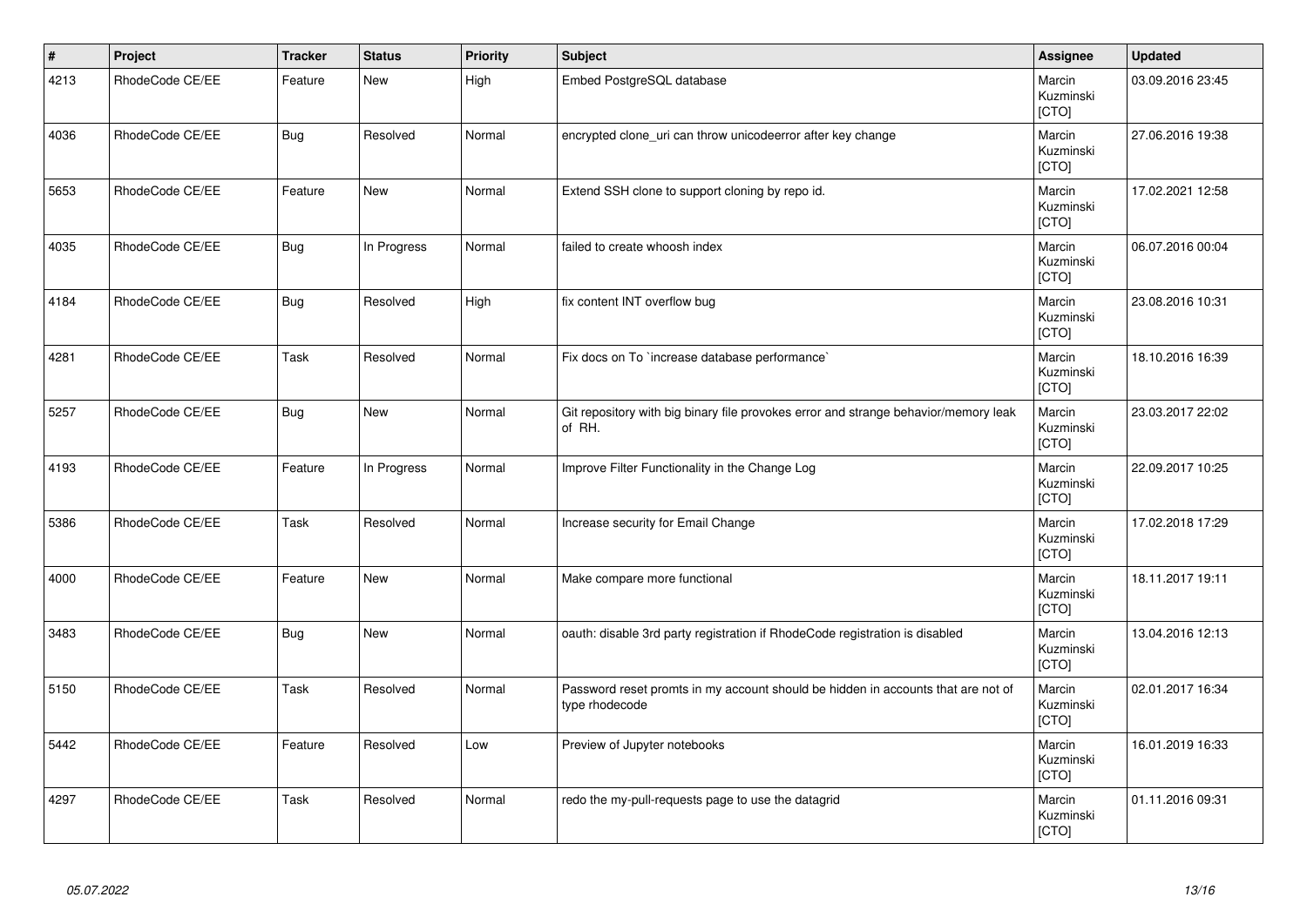| $\sharp$ | Project         | <b>Tracker</b> | <b>Status</b> | <b>Priority</b> | <b>Subject</b>                                                                                                       | <b>Assignee</b>              | <b>Updated</b>                   |
|----------|-----------------|----------------|---------------|-----------------|----------------------------------------------------------------------------------------------------------------------|------------------------------|----------------------------------|
| 4670     | RhodeCode CE/EE | Task           | Resolved      | Normal          | Release 4.5.1                                                                                                        | Marcin<br>Kuzminski<br>[CTO] | 06.12.2016 21:13                 |
| 4178     | RhodeCode CE/EE | Bug            | Resolved      | Normal          | RhodeCode EE OVA VM wont run on a ESX 6.0 host                                                                       | Marcin<br>Kuzminski<br>[CTO] | 15.09.2016 13:25                 |
| 5441     | RhodeCode CE/EE | Feature        | New           | Low             | Some files not parsed as XML files                                                                                   | Marcin<br>Kuzminski<br>[CTO] | 12.06.2018 12:23                 |
| 5382     | RhodeCode CE/EE | Feature        | New           | Normal          | Support for repository aliases                                                                                       | Marcin<br>Kuzminski<br>[CTO] | 04.09.2017 15:17                 |
| 4276     | RhodeCode CE/EE | <b>Bug</b>     | Resolved      | Normal          | System info page uses mercurial/git versions from RhodeCode instead of VCSServer                                     | Marcin<br>Kuzminski<br>[CTO] | 14.11.2016 21:19                 |
| 4065     | RhodeCode CE/EE | Bug            | Resolved      | Normal          | [ux, login] 404 on login after comment attempt                                                                       | Marcin<br>Kuzminski<br>[CTO] | 04.07.2016 00:40                 |
| 4121     | RhodeCode CE/EE | Bug            | Resolved      | Normal          | [ce, ee] server announcement has extra margin                                                                        |                              | Lisa Quatmann   26.09.2016 14:00 |
| 4224     | RhodeCode CE/EE | Bug            | Resolved      | Normal          | [docs] update docs re: removing old instances when switching editions                                                |                              | Lisa Quatmann   11.10.2016 15:36 |
| 4254     | RhodeCode CE/EE | Bug            | Resolved      | Normal          | [frontend] 500 Internal Server Error with i18n-ed pages                                                              |                              | Lisa Quatmann   30.09.2016 14:38 |
| 3488     | RhodeCode CE/EE | Bug            | Resolved      | Normal          | [frontend, styling] update icon font                                                                                 |                              | Lisa Quatmann   04.10.2016 13:27 |
| 4194     | RhodeCode CE/EE | Task           | Resolved      | Normal          | move svn http backend out of labs into a real VCS settings                                                           | Lisa Quatmann                | 14.09.2016 23:16                 |
| 3971     | RhodeCode CE/EE | Bug            | Resolved      | Normal          | [ce, vcs] Merge requests/Pull requests failing due to rebase problem                                                 | Johannes<br>Bornhold         | 19.07.2016 15:54                 |
| 4199     | RhodeCode CE/EE | Bug            | Resolved      | High            | investigate: ongoing SSL problems when switching to 4.X from 3.X                                                     | Johannes<br>Bornhold         | 15.09.2016 13:14                 |
| 4153     | RhodeCode CE/EE | Task           | Resolved      | Normal          | Optimize readme fetching by changing the system of readme detection                                                  | Johannes<br>Bornhold         | 09.09.2016 10:17                 |
| 4278     | RhodeCode CE/EE | Bug            | Resolved      | Normal          | [admin] Clicking the save button in admin -> settings -> issue tracker leads to<br>exception if no patterns entered. | Daniel D                     | 18.10.2016 13:38                 |
| 4289     | RhodeCode CE/EE | Task           | New           | Low             | [ce, ee] clean up pygments lexer functions + handling                                                                | Daniel D                     | 21.10.2016 14:44                 |
| 4147     | RhodeCode CE/EE | Task           | New           | Normal          | [ce, ee, docs] Events documentation                                                                                  | Daniel D                     | 15.08.2016 12:33                 |
| 4197     | RhodeCode CE/EE | Task           | New           | Normal          | [ce, ee] get list of users with their permissions to a repository                                                    | Daniel D                     | 22.09.2017 10:30                 |
| 4267     | RhodeCode CE/EE | Feature        | Resolved      | Normal          | [ce, ee] jira tracker integration wildcard project key support                                                       | Daniel D                     | 10.10.2016 20:13                 |
| 4173     | RhodeCode CE/EE | <b>Bug</b>     | Resolved      | Urgent          | [ce, ee] mysql recycle pool timeout not working                                                                      | Daniel D                     | 16.08.2016 22:02                 |
| 4232     | RhodeCode CE/EE | Feature        | New           | Normal          | [ce, ee, pr, compare] redo diffs, support side by side diffs, html diffs                                             | Daniel D                     | 25.10.2016 15:40                 |
| 4091     | RhodeCode CE/EE | <b>Bug</b>     | Resolved      | Normal          | [ce, ee] Redmine integration blocks for 30 seconds if redmine server not available                                   | Daniel D                     | 15.07.2016 12:26                 |
| 4092     | RhodeCode CE/EE | Bug            | Feedback      | Normal          | [ce, ee] Redmine/JIRA integrations - smart commits                                                                   | Daniel D                     | 21.07.2016 12:59                 |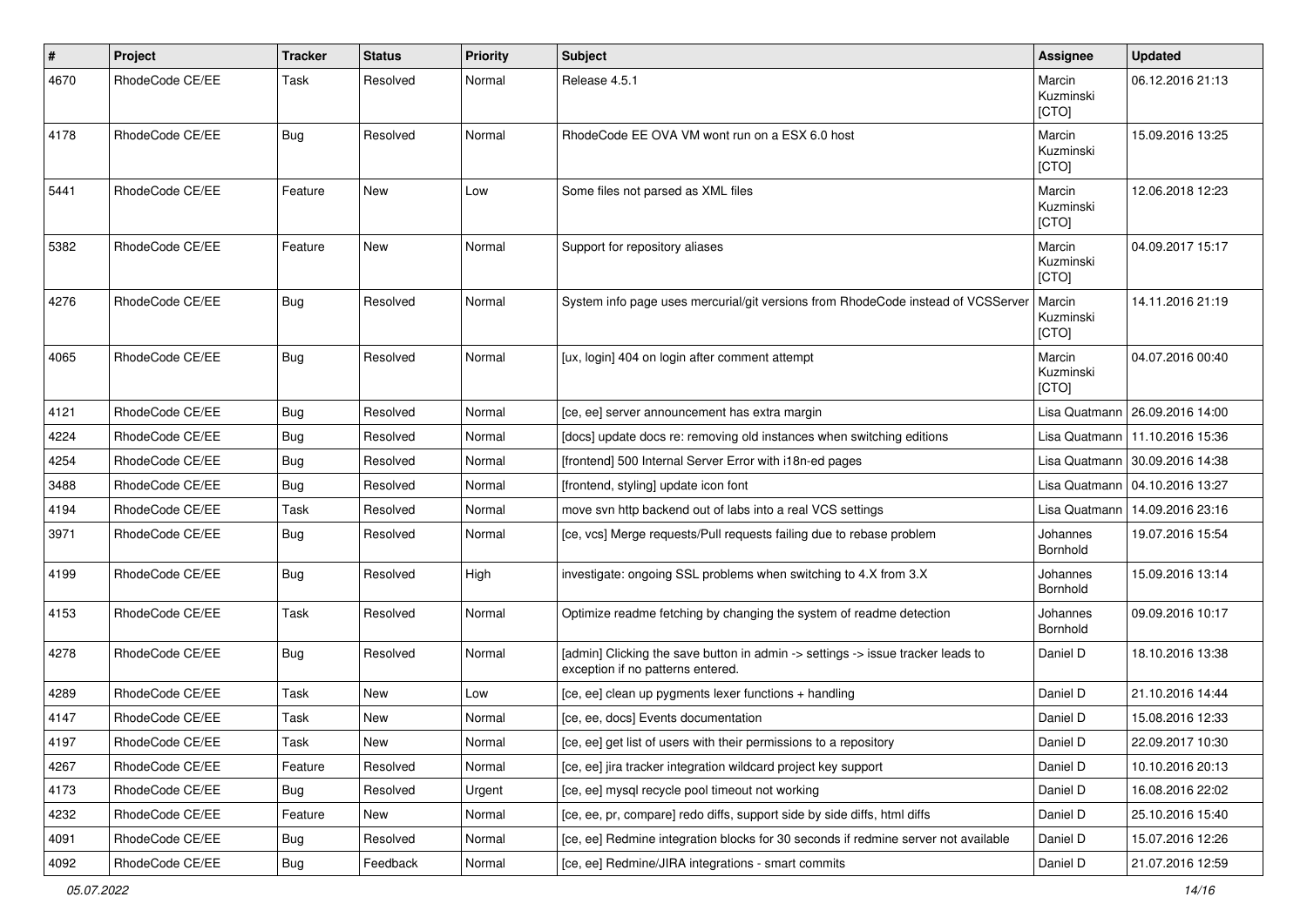| $\vert$ # | Project         | <b>Tracker</b> | <b>Status</b> | <b>Priority</b> | <b>Subject</b>                                                                                 | Assignee        | <b>Updated</b>   |
|-----------|-----------------|----------------|---------------|-----------------|------------------------------------------------------------------------------------------------|-----------------|------------------|
| 4179      | RhodeCode CE/EE | Task           | New           | Normal          | [ce, ee] refine perms summary list                                                             | Daniel D        | 14.09.2016 12:09 |
| 4175      | RhodeCode CE/EE | Feature        | Resolved      | Normal          | [ce, ee] repo group integrations                                                               | Daniel D        | 16.08.2016 20:00 |
| 4225      | RhodeCode CE/EE | Feature        | Resolved      | Normal          | [ce, ee] repo group integrations cascade to child repo groups                                  | Daniel D        | 14.09.2016 11:12 |
| 4110      | RhodeCode CE/EE | Bug            | In Progress   | Normal          | [ce, ee] repos can be named _admin, _static                                                    | Daniel D        | 20.07.2016 19:51 |
| 4208      | RhodeCode CE/EE | Bug            | <b>New</b>    | Normal          | [ce, ee] test errors get hidden by error page                                                  | Daniel D        | 14.09.2016 12:00 |
| 4288      | RhodeCode CE/EE | Task           | Resolved      | Normal          | [ce, ee] unify controllers that use diffs                                                      | Daniel D        | 02.08.2017 11:41 |
| 4256      | RhodeCode CE/EE | Bug            | New           | Normal          | [ce, ee, ux] Source code highlight colors conflict with red/green inserted/deleted<br>blocks   | Daniel D        | 03.10.2016 05:00 |
| 4246      | RhodeCode CE/EE | Task           | <b>New</b>    | Normal          | [ce, ee, vcs, git] add tests for annotated git tags                                            | Daniel D        | 13.02.2018 18:03 |
| 4120      | RhodeCode CE/EE | Task           | New           | Normal          | [ce] replace get_repo_nodes api                                                                | Daniel D        | 17.04.2018 21:49 |
| 5602      | RhodeCode CE/EE | Feature        | Resolved      | Normal          | Copy full path only copies partial                                                             | Daniel D        | 30.03.2020 16:04 |
| 4238      | RhodeCode CE/EE | Task           | Resolved      | Normal          | default reviewers updates                                                                      | Daniel D        | 06.10.2016 14:26 |
| 4183      | RhodeCode CE/EE | Feature        | Resolved      | Normal          | Different roles for PR reviewers                                                               | Daniel D        | 12.10.2020 23:13 |
| 4311      | RhodeCode CE/EE | Task           | Resolved      | Normal          | Diffs feedback                                                                                 | Daniel D        | 26.11.2016 14:10 |
| 4296      | RhodeCode CE/EE | Bug            | Resolved      | Normal          | [ee] Can not create pull requests with reviewers.                                              | Daniel D        | 07.11.2016 21:17 |
| 4268      | RhodeCode CE/EE | Bug            | Resolved      | High            | [ee] default reviewers from changed lines is returning wrong values                            | Daniel D        | 06.10.2016 14:35 |
| 4259      | RhodeCode CE/EE | Task           | Resolved      | Low             | Events, create post-create-user event                                                          | Daniel D        | 30.01.2017 20:11 |
| 5581      | RhodeCode CE/EE | Feature        | Resolved      | Normal          | expose `send email` option in the HTTP API, for `comment commit` and<br>`comment_pull_request` | Daniel D        | 29.01.2020 11:46 |
| 5610      | RhodeCode CE/EE | Bug            | Resolved      | Normal          | Files navigation looses the at= <name> marker</name>                                           | Daniel D        | 03.10.2021 23:23 |
| 4223      | RhodeCode CE/EE | Bug            | Resolved      | High            | [git, tags] annotated tags not appearing in UI                                                 | Daniel D        | 12.09.2016 06:12 |
| 1131      | RhodeCode CE/EE | Feature        | Resolved      | Normal          | Implement default reviewers for code review                                                    | Daniel D        | 21.09.2016 18:28 |
| 4181      | RhodeCode CE/EE | Task           | Resolved      | Normal          | Integrations: allow root repos only integrations                                               | Daniel D        | 31.08.2016 17:44 |
| 4157      | RhodeCode CE/EE | Feature        | <b>New</b>    | Normal          | [integrations] Integrate with industry standard SW development tools                           | Daniel D        | 08.08.2016 12:55 |
| 4180      | RhodeCode CE/EE | Task           | Resolved      | Normal          | integrations: possible limit the updates sent                                                  | Daniel D        | 22.08.2016 12:22 |
| 5579      | RhodeCode CE/EE | Bug            | Resolved      | Normal          | JS bug when a commit message can be parsed as a number                                         | Daniel D        | 20.01.2020 10:04 |
| 5615      | RhodeCode CE/EE | Feature        | Resolved      | Normal          | Misleading message in PR diff view "File was deleted in this version"                          | Daniel D        | 23.04.2020 17:40 |
| 4202      | RhodeCode CE/EE | Task           | Resolved      | Normal          | Polish the 503.html page                                                                       | Daniel D        | 30.08.2016 23:54 |
| 5604      | RhodeCode CE/EE | Bug            | Resolved      | High            | Search error on second result page                                                             | Daniel D        | 30.03.2020 16:01 |
| 4233      | RhodeCode CE/EE | Bug            | Resolved      | High            | slack, git push problem                                                                        | Daniel D        | 26.09.2016 11:56 |
| 5599      | RhodeCode CE/EE | <b>Bug</b>     | Resolved      | Normal          | SVN navigation to trunk fails                                                                  | Daniel D        | 04.04.2020 11:21 |
| 5606      | RhodeCode CE/EE | <b>Bug</b>     | Resolved      | High            | SVN + ssh subdirectory failure                                                                 | Daniel D        | 09.04.2020 03:29 |
| 5608      | RhodeCode CE/EE | <b>Bug</b>     | Resolved      | High            | svn+ssh user set incorrectly                                                                   | Daniel D        | 31.03.2020 18:21 |
| 5576      | RhodeCode CE/EE | <b>Bug</b>     | Resolved      | High            | Hosting many repositories                                                                      | Craig Fairhurst | 12.02.2020 12:55 |